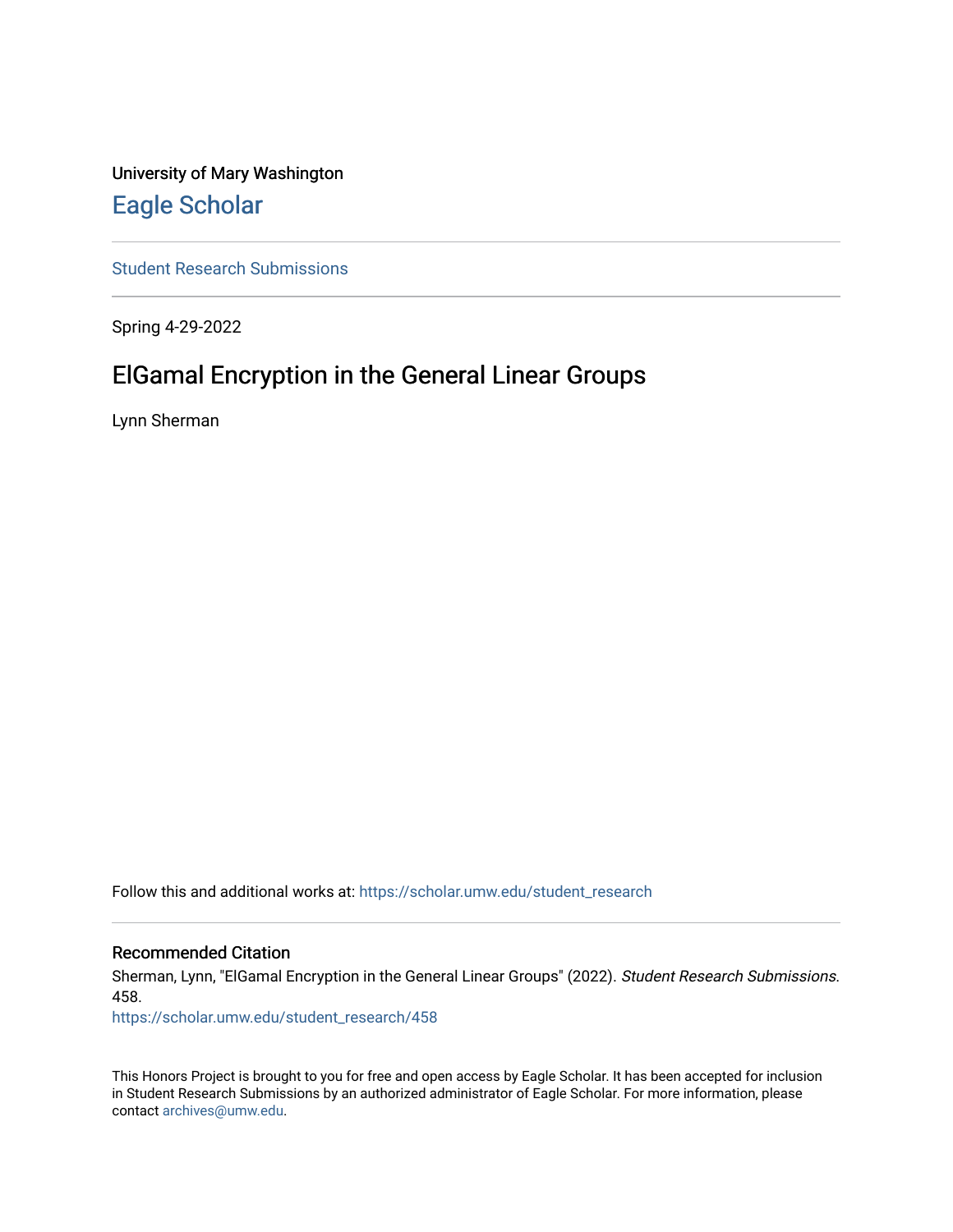# ElGamal Encryption in the General Linear Groups

Lynn Y. Sherman

submitted in partial fulfillment of the requirements for Honors in Mathematics at the University of Mary Washington

Fredericksburg, Virginia

April 2022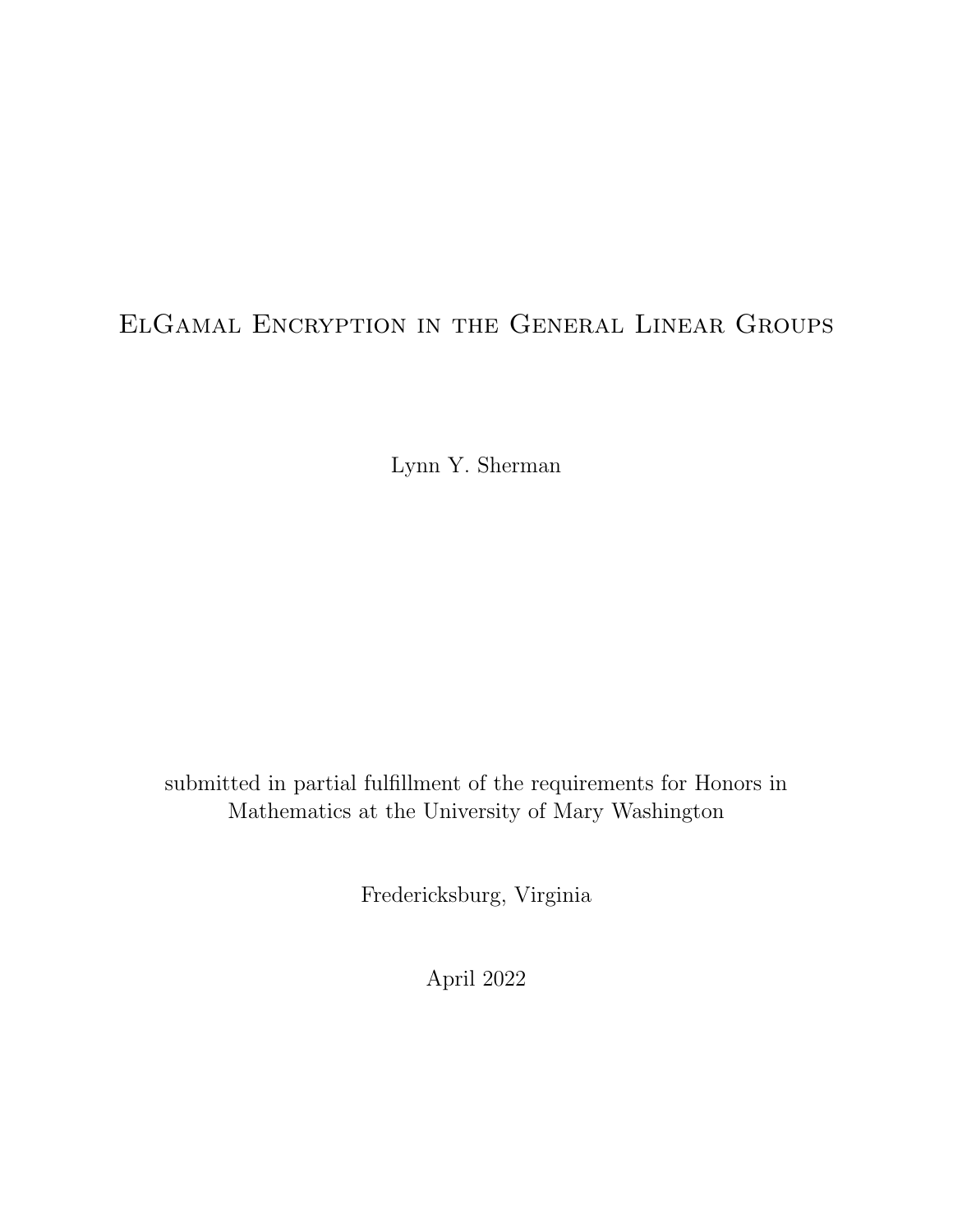This thesis by Lynn Y. Sherman is accepted in its present form as satisfying the thesis requirement for Honors in Mathematics.

DATE APPROVED

Randall Helmstutler, Ph.D. thesis advisor

Janusz Konieczny, Ph.D. committee member

Larry Lehman, Ph.D. committee member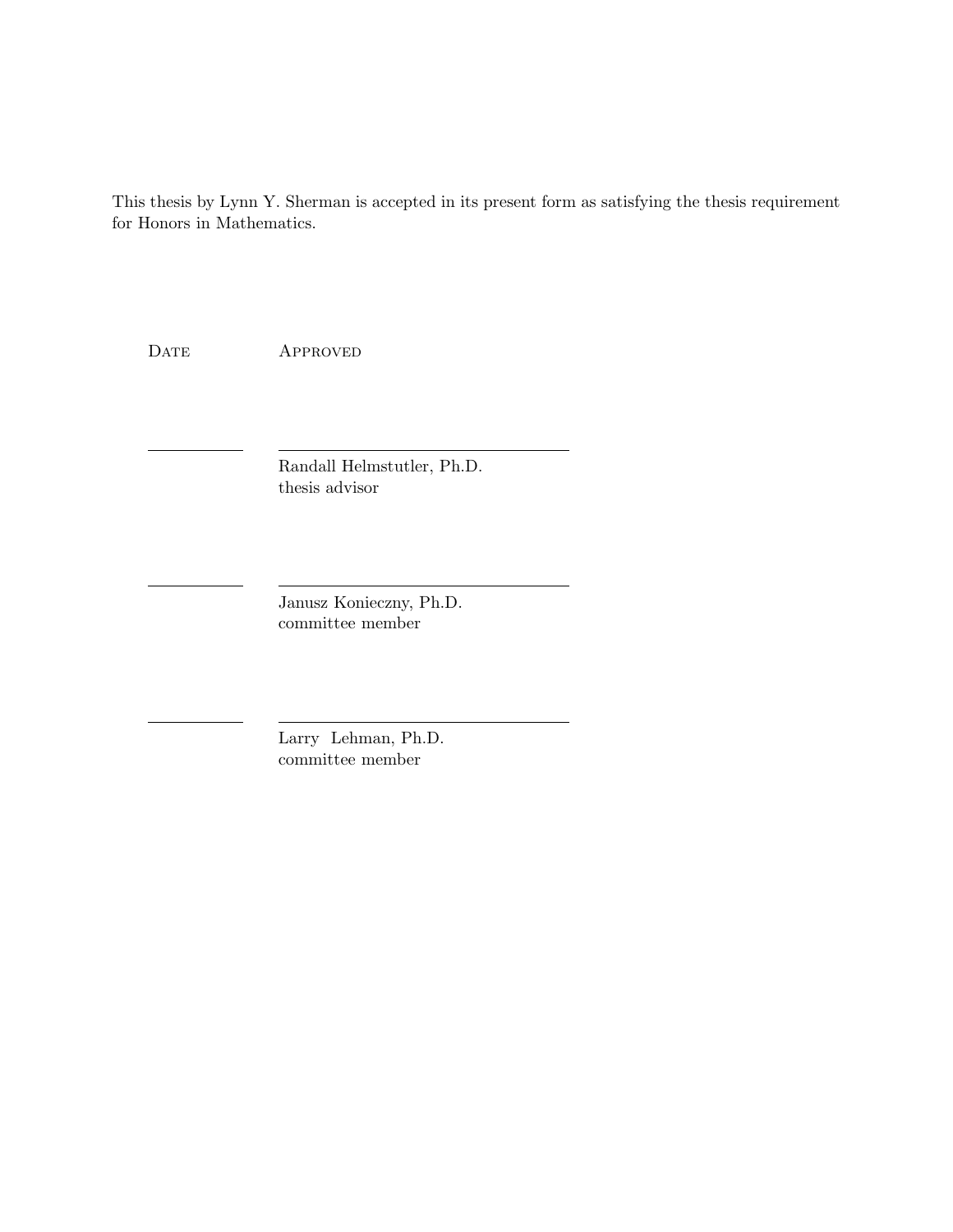# Acknowledgement

I would like to thank to Dr. Randall Helmstutler for his great guidance and his detailed direction of this project. Furthermore I greatly appreciate the work of my committee members, Dr. Janusz Konieczy and Dr. Larry Lehman. Lastly, I would like to thank Dr. Brooks Kuykendall and Caitlin Holt who gave me a random numbers that helped me create the examples.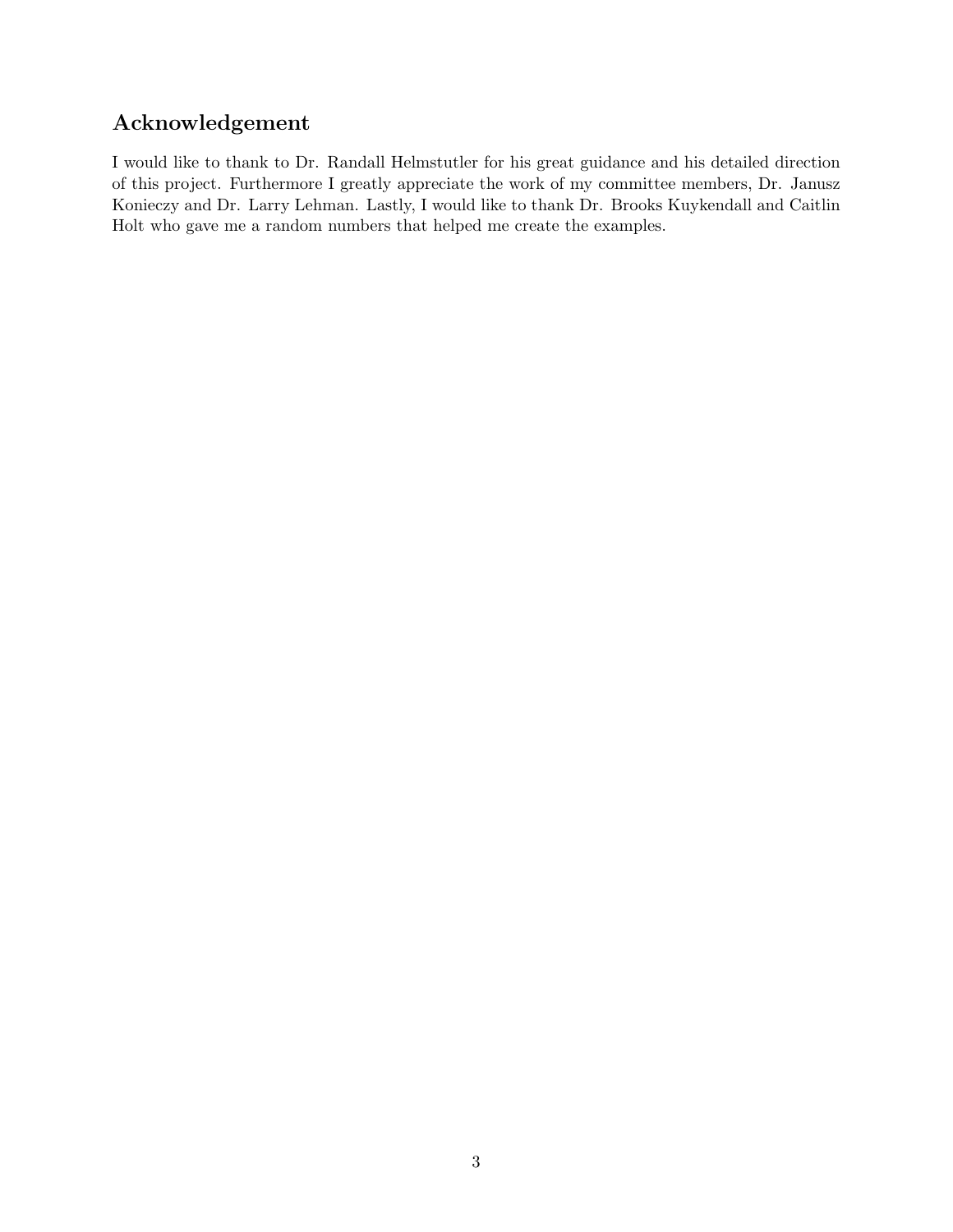## Contents

| $\mathbf 1$  |     | ElGamal in $\mathbb{Z}_n^*$     |                  |
|--------------|-----|---------------------------------|------------------|
|              | 1.1 |                                 |                  |
|              | 1.2 |                                 |                  |
|              | 1.3 |                                 |                  |
|              |     | 1.3.1                           |                  |
|              |     | 1.3.2                           | 3                |
| $\mathbf{2}$ |     | ElGamal in $GL_n(\mathbb{F}_q)$ | $\boldsymbol{4}$ |
|              | 2.1 |                                 |                  |
|              | 2.2 |                                 |                  |
|              |     | 2.2.1                           |                  |
|              |     | 222                             |                  |
|              | 2.3 |                                 | -11              |
| 3            |     | ElGamal in $SL_n(\mathbb{F}_q)$ | 13               |
|              | 3.1 |                                 |                  |
|              | 3.2 |                                 | -13              |
|              |     | A Appendix A                    | 14               |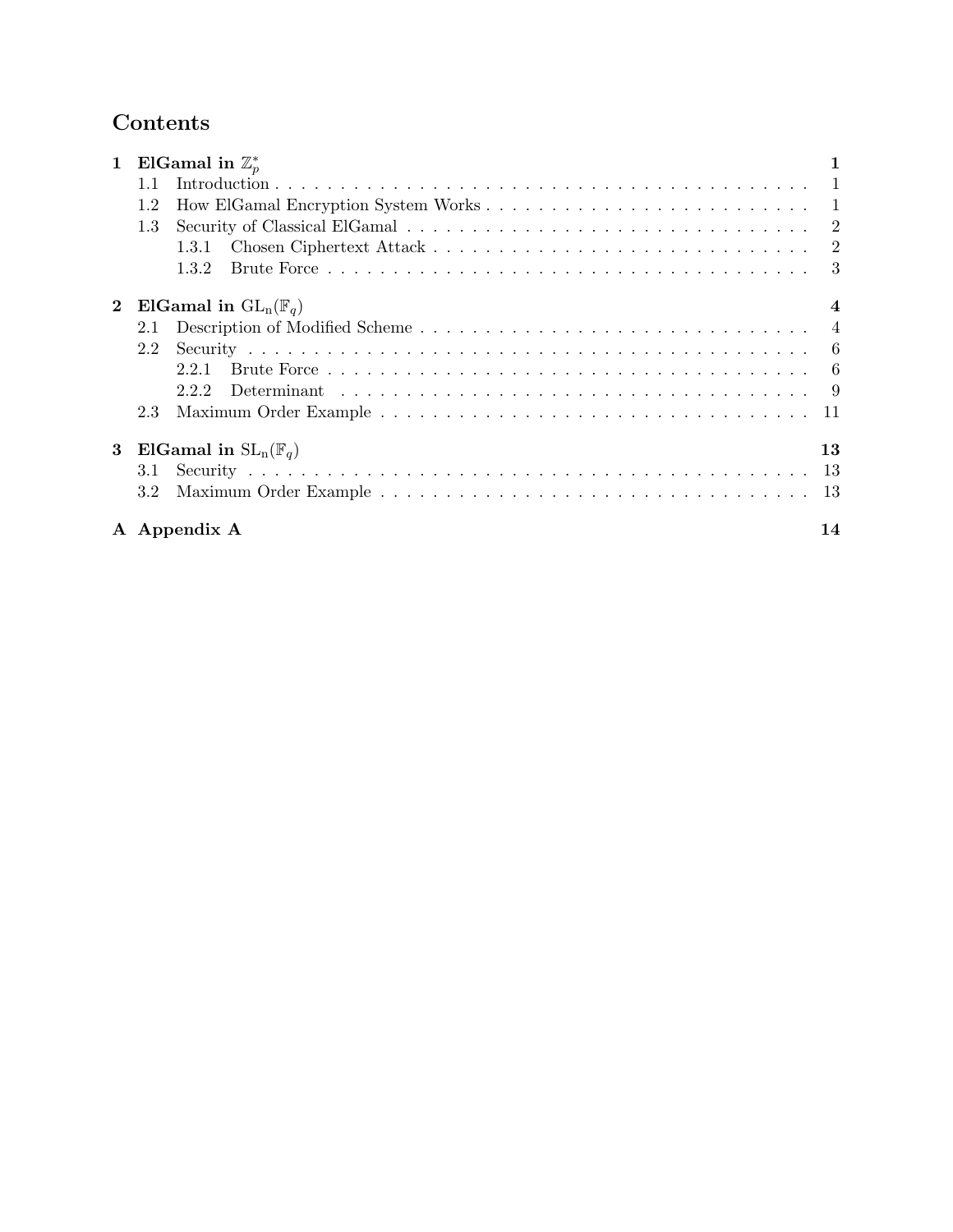### Abstract

We first modify ElGamal encryption system in  $\mathbb{Z}_p^*$  to  $GL_n(\mathbb{F}_q)$ . This allows us to change our message  **to be** *n***-component column vector which allows us to have some computation advan**tages and can encrypt the messages in a vector form. We check a validity of our modified system with examples. Then, we proceed to check some security aspects of our scheme. Ultimately, we suggest some directions to keep optimal security of our scheme.

### 1 ElGamal in  $\mathbb{Z}_p^*$ p

### 1.1 Introduction

In this section, we will indicate some of the basic ideas of public key encryption system specifically ElGamal encryption system. ElGalmal encryption system is a public key encryption system that was first published by Egyptian cryptographer Taher ElGamal in 1985 [3]. ElGamal encryption system uses Diffie-Hellman Key Exchange (DHKE) as part of the scheme. DHKE cannot be used as an encryption system. However, DHKE is great way for two parties to create a common secret key. Because of this ElGamal does not require users to exchange secret keys. In other words, only a recipient needs to have a secret decryption key. Both ElGamal and DHKE operate in group  $\mathbb{Z}_p^*$ where *p* is a prime.

**Definition 1.1.** Let G be a group and suppose  $a \in G$ . If there is a positive power  $n \neq 1$  with  $a^n = e$ , we say  $a \in G$  has *finite order*. In this case, the smallest such power is called the *order* of a.

**Definition 1.2.** Let G be a group. We say that G is cyclic if there exists and element  $g \in G$  with  $G = \langle g \rangle$ . In this case, g is called a generator for G.

We have a following definition for element g where g is a generator of  $G$ .

**Definition 1.3.** Let p be a prime. An element  $g \in \mathbb{Z}_p^*$  is primitive if  $\langle g \rangle = \mathbb{Z}_p^*$ , that is, if g is a generator for the cyclic group  $\mathbb{Z}_p^*$ .

An encryption key is made public and anyone can send a coded message to the recipient by using the possessive key. For this reason, management of secret keys is simple and one can send the information safely to the recipient. The security of ElGamal is based on the Discrete Log Problem, which is currently thought to be hard.

We introduce few individuals: Alice, Bob, and Eve. Alice is a receiver who receives messages from other people. Bob is a sender who sends the messages to Alice. Eve is a adversary who tries to break our encryption system.

In this chapter, we will go over how the classical ElGamal system works in  $\mathbb{Z}_p^*$  and will check some security aspects of the classical scheme. Ultimately, we will modify our scheme with a different group.

### 1.2 How ElGamal Encryption System Works

In this section, we will discuss how the classical ElGamal encryption system works. In ElGamal encryption system, Alice first selects a prime  $p$ . In the encryption scheme, all calculations will then occur in the group  $\mathbb{Z}_p^*$ . Next, Alice selects an element  $g \in \mathbb{Z}_p^*$  for a security reasons g should chosen to be primitive, and Alice chooses her secret number  $x \in \mathbb{Z}$  which will end up being her private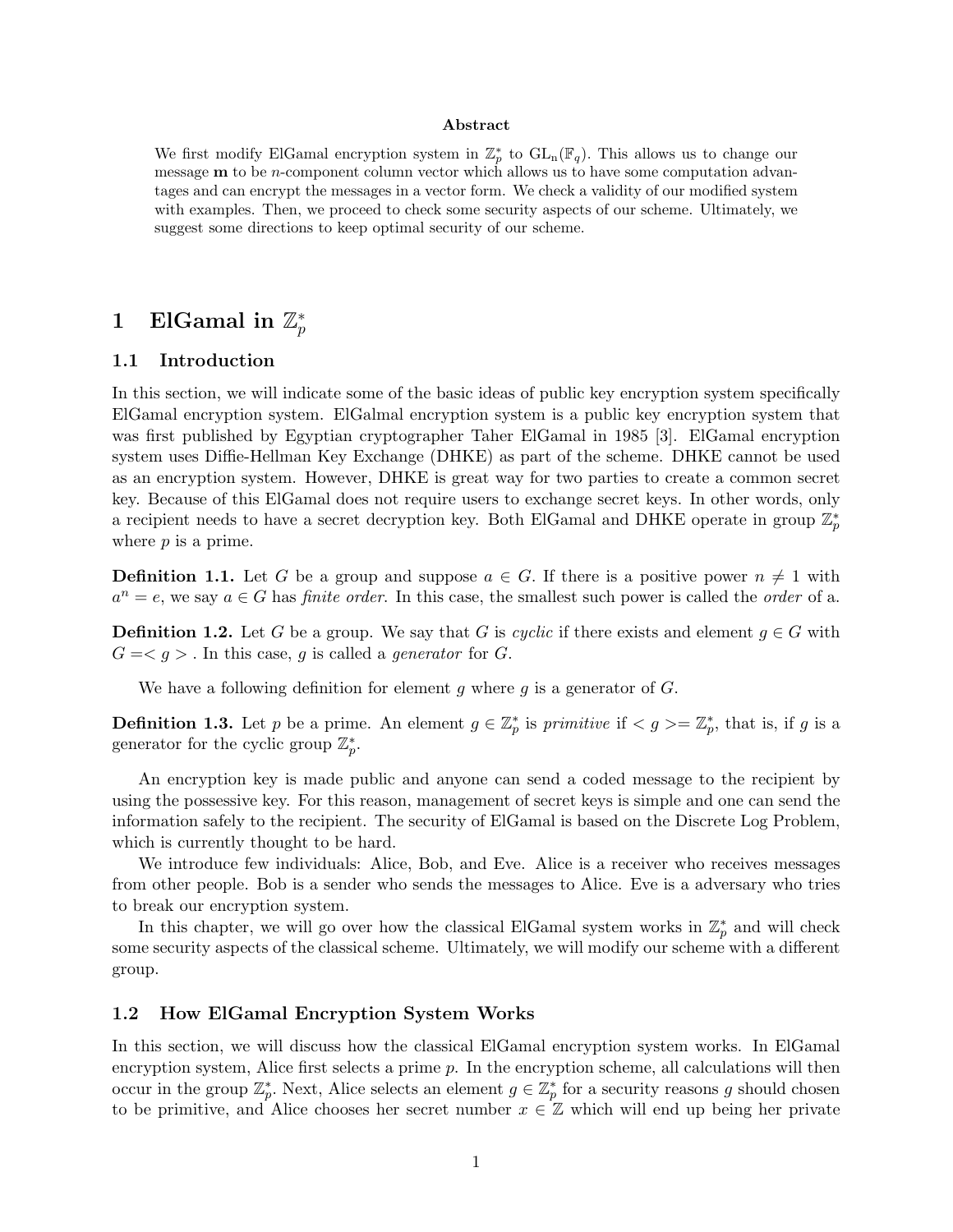decryption key. Alice calculates  $A = g^x \mod p$  using her secret number x. Finally, Alice publishes  $(p, g, A)$  as her public key, which Bob will use for encrypting messages to Alice. The integer x is her secret decryption key.

Now, we are moving on to Bob's side. Suppose Bob wants to send some secret message  $m \in \mathbb{Z}_p^*$ to Alice. Bob selects a secret integer y,  $1 \le y \le p-1$ . Bob then computes  $B = g^y$  and  $\alpha = A^y$ mod p. Bob can compute these since both g and A are public. Next, Bob calculates  $c = \alpha m$  mod p. After Bob computes B and c, he sends the ciphertext message  $(B, c)$  to Alice. Alice receives  $(B, c)$  from Bob, then to find  $\alpha$ , she computes  $B^x$  mod p. Indeed,

$$
B^x = (g^y)^x = g^{yx} = g^{xy} = (g^x)^y = A^y = \alpha \bmod p.
$$

Next, Alice computes  $\alpha^{-1}$ , which allows her to decrypt Bob's message:

$$
\alpha^{-1}c = \alpha^{-1}\alpha m = m.
$$

Thus, we see that Alice can decrypt Bob's plaintext message.

**Example 1.4.** Suppose, Alice chooses the prime  $p = 569$ ,  $g = 34 \in \mathbb{Z}_{569}^*$ , and  $x = 368$ . Alice computes  $A = 34^{368} = 69 \text{ mod } 569$ . After Alice computes A, she publishes her public key  $(p, g, A)$ (569, 34, 69). Bob wants to send Alice the message  $m = 215 \in \mathbb{Z}_{569}^*$ . First, Bob chooses his  $y = 21$ . Then, Bob computes  $B = 34^{21} = 26 \mod 569$  and  $\alpha = 69^{21} = 25 \mod 569$ . Bob encrypts the message  $m = 215$  using  $\alpha$  that he computed from previous step,

$$
c = (25)215 = 254 \,\mathrm{mod}\, 569.
$$

Bob sends his ciphertext message as the ordered pair  $(B, c) = (26, 254)$  to Alice. Alice computes  $\alpha = B^x = 26^{368} = 25 \text{ mod } 569$ . Notice that she got same  $\alpha$  as Bob. Alice finds  $\alpha^{-1} = (B^x)^{-1} =$  $B^{-1} = 478$  in mod 569. Now, she can recover m by  $(478)(254) = 215 \text{ mod } 569$ .

Example 1.5. Now let's consider the situation where Denise wants to send Alice the same message  $m = 215$  as Bob. Suppose Denise's secret number is  $w = 25$ . Denise calculates  $D = 34^{25} = 458$ mod 569 and  $\alpha = 69^{25} = 114$ . Denise computes  $c = (114)(215) = 43 \text{ mod } 569$ . Denise sends the ordered pair (458, 43) to Alice. Note that is different from what Bob sent to Alice. Alice receives the ordered pair ciphertext message from Denise. Let's check if Alice will decode the message. Alice computes  $\alpha = 458^{368} = 114 \text{ mod } 569$ . Notice that Alice got the same  $\alpha$  as Denise. Next Alice finds  $\alpha^{-1} = 5 \text{ mod } 569$ , which will allow Alice to recover the message by  $m = (5)43 = 215 \text{ mod } 569$ 569.

### 1.3 Security of Classical ElGamal

In this section, we are going to look some security aspects of classical ElGamal scheme.

### 1.3.1 Chosen Ciphertext Attack

From the our examples above, we have seen two different individuals: Bob and Denise try to send the same message  $m = 215$  to Alice. When Bob was sending message to Alice he sent  $(26, 254)$ ; when Denise was sending message to Alice she sent (458, 43). Alice receives different pairs from different individuals. This is great advantage. Alice will receive different ciphertext messages from different individuals.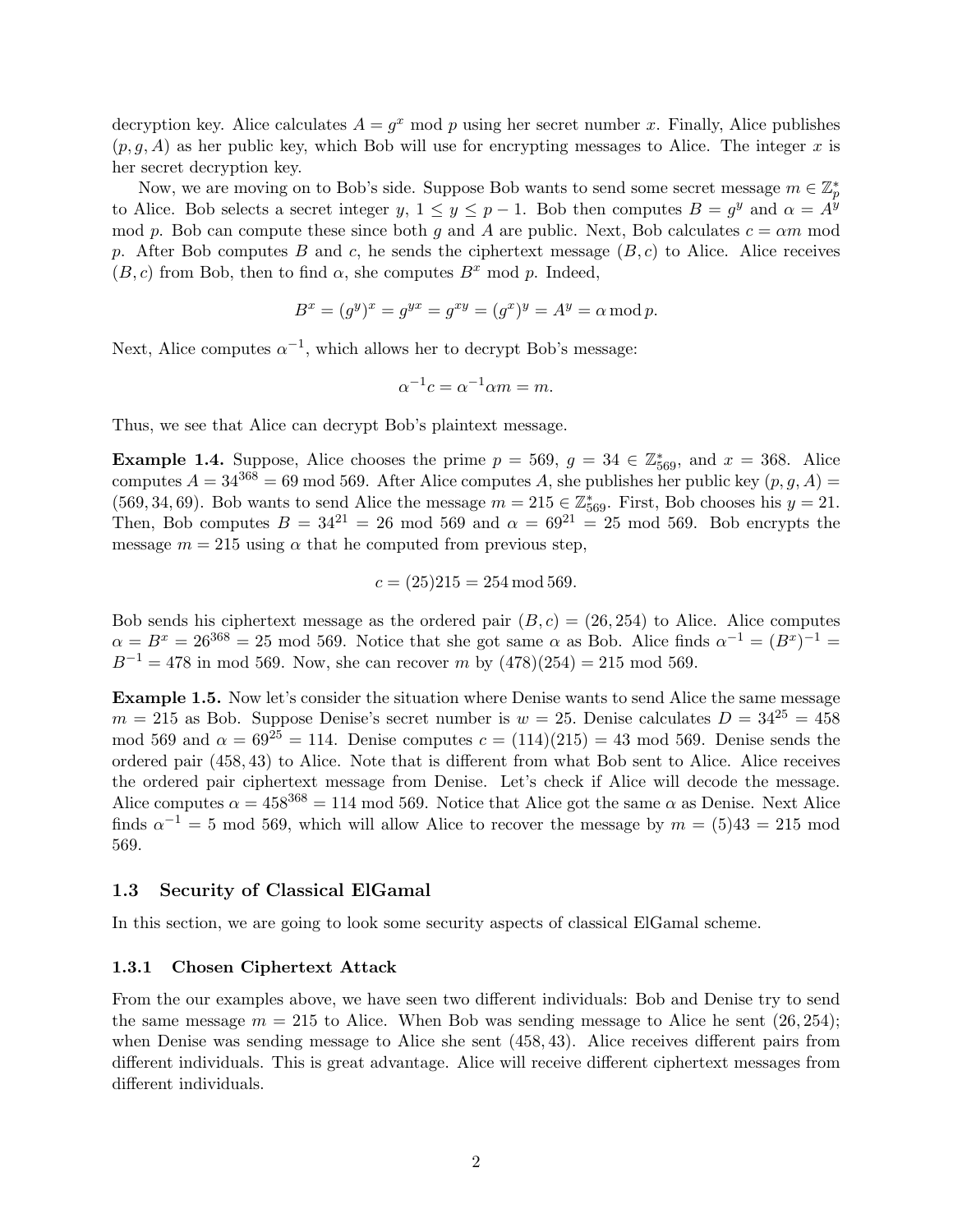Example 1.6. Suppose Eve saw Bob's message which looks like the following (26, 254). Eve chooses fake message  $f = 278$  and requests Alice to decrypt  $(B, f) = (26, 278)$  back. Alice decrypts the message like she did above. Alice finds  $\alpha = (26)^{368} = 25$ , and  $\alpha^{-1} = 478$ . Alice now decrypts the fake message m by  $(478)(278) = 307$ . Then Alice sends the  $u = 307$  to Eve. This allows Eve decodes the following:  $m = u \cdot f^{-1} \cdot 254 = 215 \mod 569$  which is a plaintext message! This is really dangerous. However, this is avoidable if Alice was careful and not response to Eve's message. If Alice receives (26, 278) from Eve and Eve requests to decrypt message and give her back. Then, Alice could ignore Eve. Because Alice knew that  $(1)$  she already receives same B from Bob,  $(2)$  no one will ask her to decrypt and give them back. If Alice will decrypt back, then this will allow Eve to have chosen ciphertext message attack.

### 1.3.2 Brute Force

In a brute force attack Eve will simply try every single exponent x to find Alice's secret x. Eve knows that all the possible secret exponents x are  $1 \leq x \leq p-1$ . However, Alice could avoid this problem by: (a) selecting a large prime number  $p$  and (b) choosing a primitive base  $q$ . We want to spend some time to explain why a primitive  $g$  is so important. When we have a large prime  $p$ , our maximum order of element  $g \in \mathbb{Z}_p^*$  is  $p-1$ . However, do we always guarantee an element  $g \in \mathbb{Z}_p^*$ will have maximum order? Let's consider the following question. We know A is public information that published by Alice and this could lead Eve to create the following equation:  $A = g^x \mod p$ which g and p are public. What if g is not primitive Eve could find a z that makes  $A = g^z = g^{x}$ ? When we have large prime  $p$  and primitive element  $q$ , this will lead us to the Discrete Log Problem.

The Discrete Log Problem: Find an algorithm that solves a generic equation  $A = g^x \mod n$  for x (given A, g and n) in a way that is provably more efficient than brute force.

The DLP is considered to be hard to solve when g has maximum order.

**Example 1.7.** Now let's go back to our Example 1.4 Alice chooses her  $g = 34$  when we check the order of 34 in mathematica we can find |g| is 142. Eve knows the public information so she can create the following formula  $A = 34^x = 69 \in \mathbb{Z}_{569}^*$ . Consider  $z = 84$ , then this will create the following situation  $34^{84} = 34^x = 69 \in \mathbb{Z}_{569}^*$ . Eve also observed Bob sends (26, 254) to Alice. This allows her to compute  $26^{84} = 25$  which is  $\alpha$ . In other word, Eve figured it out Alice and Bob's secret key! Eve can decrypt message by finding  $\alpha^{-1} = 478$ ,  $m = 478(254) = 215$ . This is dangerous. We want to avoid this situation, so we want to use primitive base g.

**Example 1.8.** Here is the example with adjusted g. Suppose Alice selects new base  $g = 31$  which is primitive; the rest settings are same.

Notice that Eve can set same formula as example 1.4:

$$
A = 31^x = 69 \mod 569.
$$

However, since our base is primitive, x could be all the possible key  $1 \leq x \leq 569$ . There is no point, Eve would have to try every single key especially our prime p will be large which is even harder as p gets larger. Of course, Eve always can decide to spend time to brute force and wasting her time.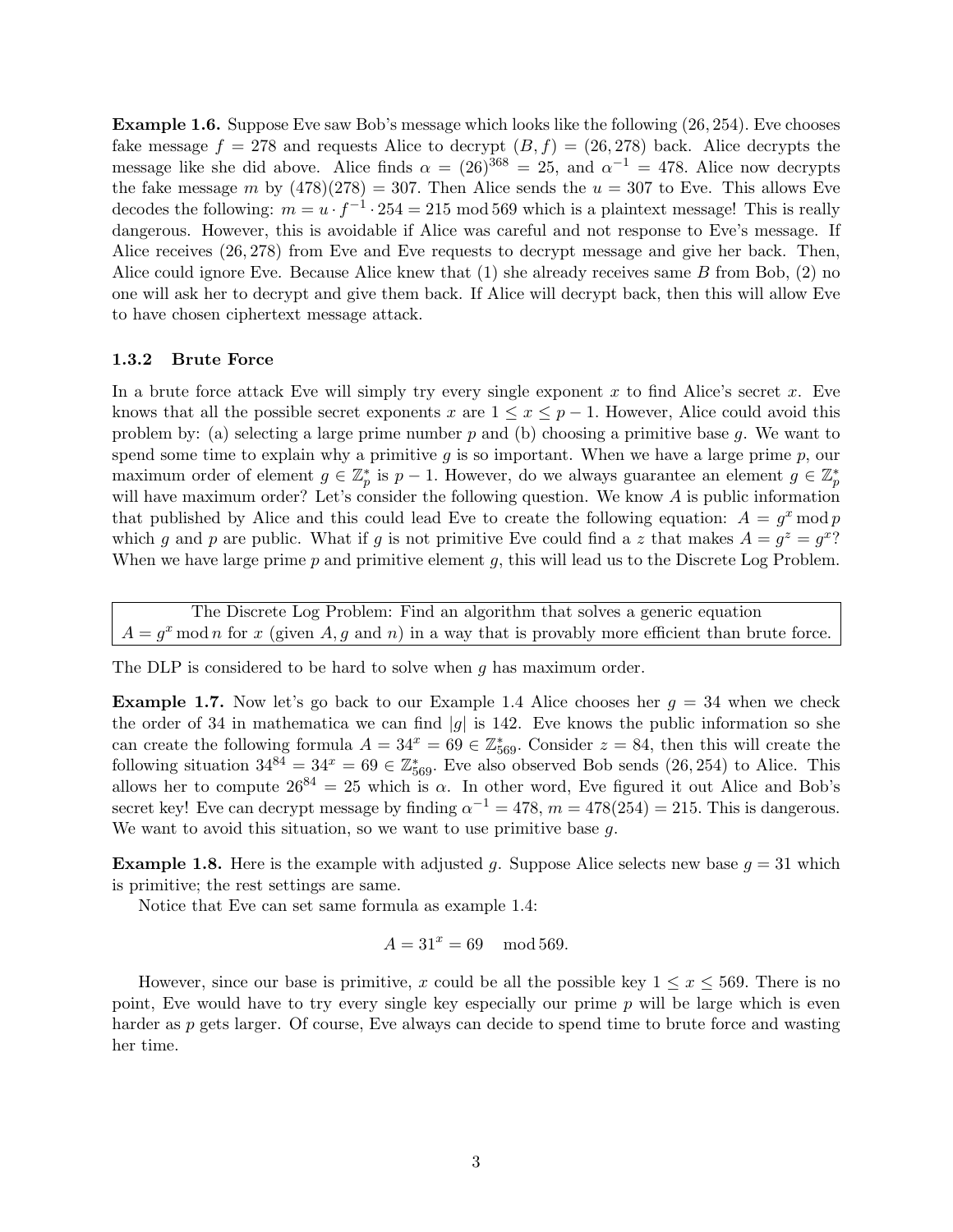### 2 ElGamal in  $\text{GL}_{n}(\mathbb{F}_{q})$

At this point, we have seen the classical ElGamal system work based in the abelian group  $\mathbb{Z}_p^*$ . This is a good encryption system with strong security but we hope to modify for adaptability to vectors, and some computation advantages. To this end, we will replace by group  $\mathbb{Z}_p^*$  by  $GL_n(\mathbb{F}_q)$  which is the general linear group of invertible  $n \times n$  matrices over the finite field  $\mathbb{F}_q$ . If  $\mathbb{F}_q$  is any finite fields with q elements then  $q = p^d$  where p is a prime, d is an integer. It turns out that any two finite field with the same order are isomorphic to each other [4]. You can find the proofs from Thm 8.2.1 in Roman's book.

### 2.1 Description of Modified Scheme

Here is our new procedure. Now we will change ElGamal encryption scheme by replacing the group  $\mathbb{Z}_p^*$  with the group  $GL_n(\mathbb{F}_q)$ . Let g be an element in  $GL_n(\mathbb{F}_q)$ . For the classical ElGamal, we choose the x values such that  $1 \le x \le p-1$ . Now we can choose x that is any positive integer (at least temporarily).

We want to show how modified ElGamal in  $GL_n(\mathbb{F}_q)$  encryption scheme works in modified system. Alice first selects a  $GL_n(\mathbb{F}_q)$ . Then, Alice selects an element  $g \in GL_n(\mathbb{F}_q)$ , and Alice chooses her secret number x which is an integer. Alice calculates  $A = g^x \in GL_n(\mathbb{F}_q)$  using her secret number x. Finally, Alice publishes her public encryption key  $(n, q, A, g)$ .

Our message **m** will be any *n*-component column vectors over  $\mathbb{F}_q$ . Suppose Bob wants to send this message to Alice. Bob first chooses his secret integer y. Then, Bob computes  $B = g<sup>y</sup>$  in  $GL_n(\mathbb{F}_q)$ . Next, Bob computes  $\alpha = A^y$  and  $\mathbf{c} = \alpha \mathbf{m}$ . Thus, Bob sends  $(B, \mathbf{c})$  to Alice. Alice receives the message  $(B, c)$  from Bob. She computes  $\alpha = B^x$  using her secret key x. Indeed,  $\alpha = B^x$  because we have the following:

$$
B^x = (g^y)^x = g^{yx} = g^{xy} = (g^x)^y = A^y = \alpha.
$$

Note that Alice discovers same  $\alpha$  as Bob. Because  $\alpha$  is guranteed to be in  $GL_n(\mathbb{F}_q)$  so  $\alpha^{-1}$  exists. Then Alice decodes plaintext by computing  $\alpha^{-1}c = \alpha^{-1}\alpha m = m$ . Thus, we can see this encryption system works.

**Theorem 2.1.** Suppose that Alice chooses a matrix  $g \in GL_n(\mathbb{F}_q)$  and an integer x. Assume the matrix  $A = g^x$  is made public, along with the group  $GL_n(\mathbb{F}_q)$  and the matrix g. Given an ncomponent column vector **m** with entries in  $\mathbb{F}_q$ , Bob may encrypt **m** into another vector **c** by the following process. First, Bob selects an integer y. Next, Bob computes  $B = g^y$  and  $\alpha = A^y$ . Then, Bob computes  $c = \alpha m$ . Finally he sends ciphertext message as an ordered pair  $(B, c)$  to Alice. Alice receives the ciphertext message from the Bob. First, she computes  $\alpha = B^x$ . Next, she finds  $\alpha^{-1}$ . Then, she decrypts  $\alpha^{-1}c = m$ .

**Example 2.2.** Here is an example of our new scheme. First Alice chooses  $n = 3$  and  $q = 7$ ,  $g =$  $\sqrt{ }$  $\mathcal{L}$ 2 4 6 5 5 2 1 1 0  $\setminus$  $\Big\} \in GL_3(\mathbb{Z}_7)$ , and  $x = 6$ . Alice computes  $A =$  $\sqrt{ }$  $\mathcal{L}$ 2 4 6 5 5 2 1 1 0  $\setminus$  $\overline{1}$ 6 =  $\sqrt{ }$  $\mathcal{L}$ 0 0 1 3 4 4 4 1 4  $\setminus$ . Then

Alice publishes her information to public; as previous example she holds  $x = 6$  for the secret. The following box shows Alice's public information.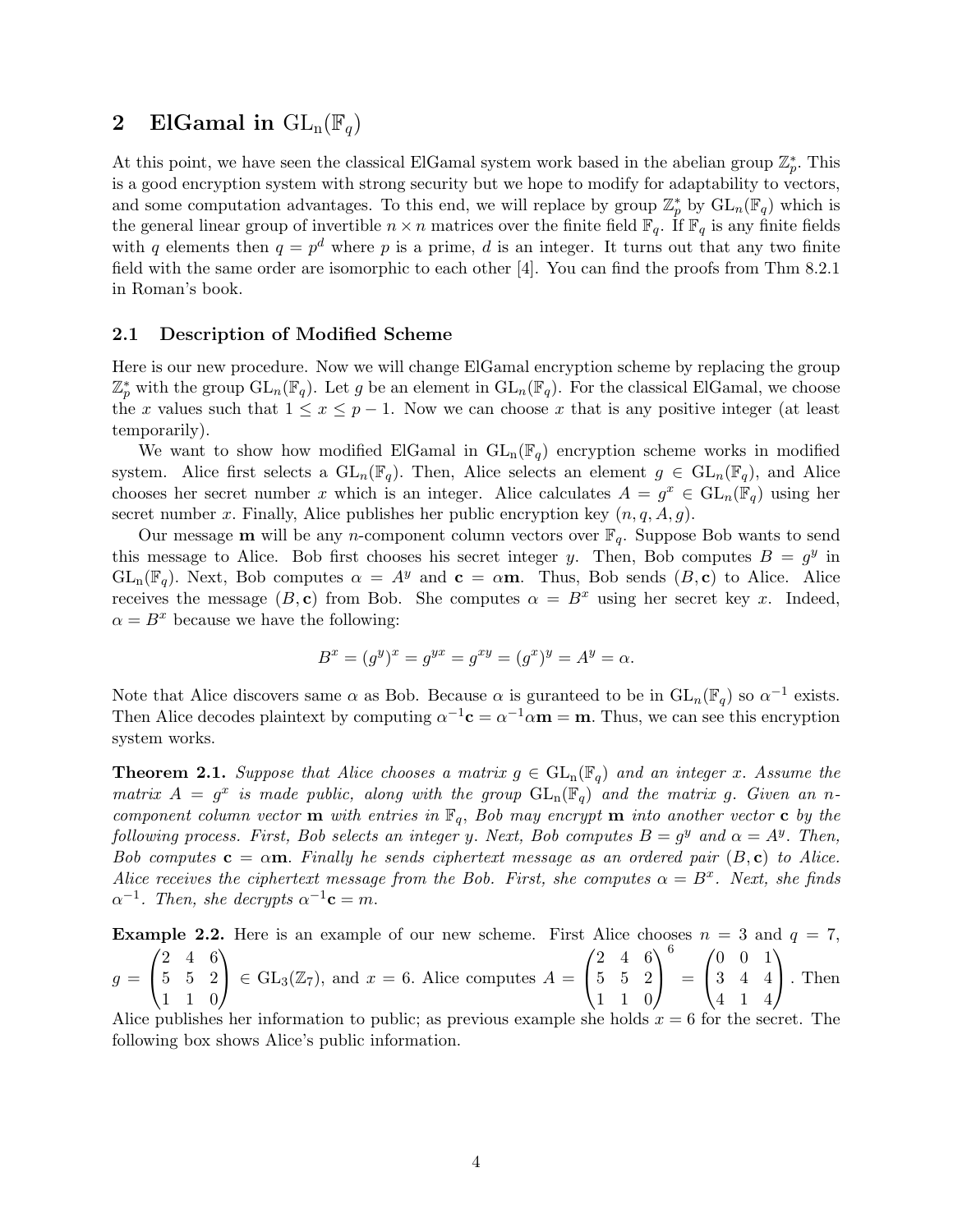| Alice                         |   |                |  |  |  |  |
|-------------------------------|---|----------------|--|--|--|--|
| $\mathrm{GL}_3(\mathbb{Z}_7)$ |   |                |  |  |  |  |
| 0                             | 0 |                |  |  |  |  |
| $\overline{3}$                | 4 | 4              |  |  |  |  |
| 4                             |   | 4              |  |  |  |  |
| $\overline{2}$                | 4 | 6              |  |  |  |  |
| $\overline{5}$                | 5 | $\overline{2}$ |  |  |  |  |
|                               |   |                |  |  |  |  |

Now we move on Bob's side, Bob wants to send the following message to Alice. Consider the following:

$$
\mathbf{m} = \begin{pmatrix} 1 \\ 1 \\ 2 \end{pmatrix}.
$$

Bob chooses his secret  $y = 27$ , then he calculates  $B = g^{27}$  and  $\alpha = A^{27}$ . Bob gets the following results.

$$
B = \begin{pmatrix} 5 & 2 & 3 \\ 6 & 3 & 1 \\ 4 & 4 & 4 \end{pmatrix} \quad \alpha = \begin{pmatrix} 5 & 1 & 3 \\ 4 & 3 & 3 \\ 1 & 0 & 0 \end{pmatrix}.
$$

Next, Bob computes c by the following step:

$$
\mathbf{c} = \alpha \mathbf{m} = \begin{pmatrix} 5 & 1 & 3 \\ 4 & 3 & 3 \\ 1 & 0 & 0 \end{pmatrix} \begin{pmatrix} 1 \\ 1 \\ 2 \end{pmatrix} = \begin{pmatrix} 5 \\ 6 \\ 1 \end{pmatrix}.
$$

Bob sends ciphertext message (B, c) to Alice. Alice computes  $\alpha = B^x = B^6$  and this allows her to find  $\alpha^{-1}$ . The result is the following:

$$
\alpha = B^6 = \begin{pmatrix} 5 & 1 & 3 \\ 4 & 3 & 3 \\ 1 & 0 & 0 \end{pmatrix} \quad \alpha^{-1} = \begin{pmatrix} 0 & 0 & 1 \\ 3 & 4 & 4 \\ 4 & 1 & 4 \end{pmatrix}.
$$

Notice that Alice gets the same  $\alpha$  as Bob, which is just as like in our classical ElGamal scheme. Now, Alice computes m by the following:

$$
\mathbf{m} = \alpha^{-1} \mathbf{c} = \begin{pmatrix} 0 & 0 & 1 \\ 3 & 4 & 4 \\ 4 & 1 & 4 \end{pmatrix} \begin{pmatrix} 5 \\ 6 \\ 1 \end{pmatrix} = \begin{pmatrix} 1 \\ 1 \\ 2 \end{pmatrix}.
$$

We checked that our encryption system works in the same way as the classical ElGamal Scheme.

Example 2.3. Now we are moving to Denise. Suppose Denise wants to send the same message as Bob,

$$
\mathbf{m} = \begin{pmatrix} 1 \\ 1 \\ 2 \end{pmatrix}.
$$

Denise chooses her secret  $y = 14$ , then she calculates  $D = g^{14}$  and  $\alpha = A^{14}$ . Then, Denise gets following results.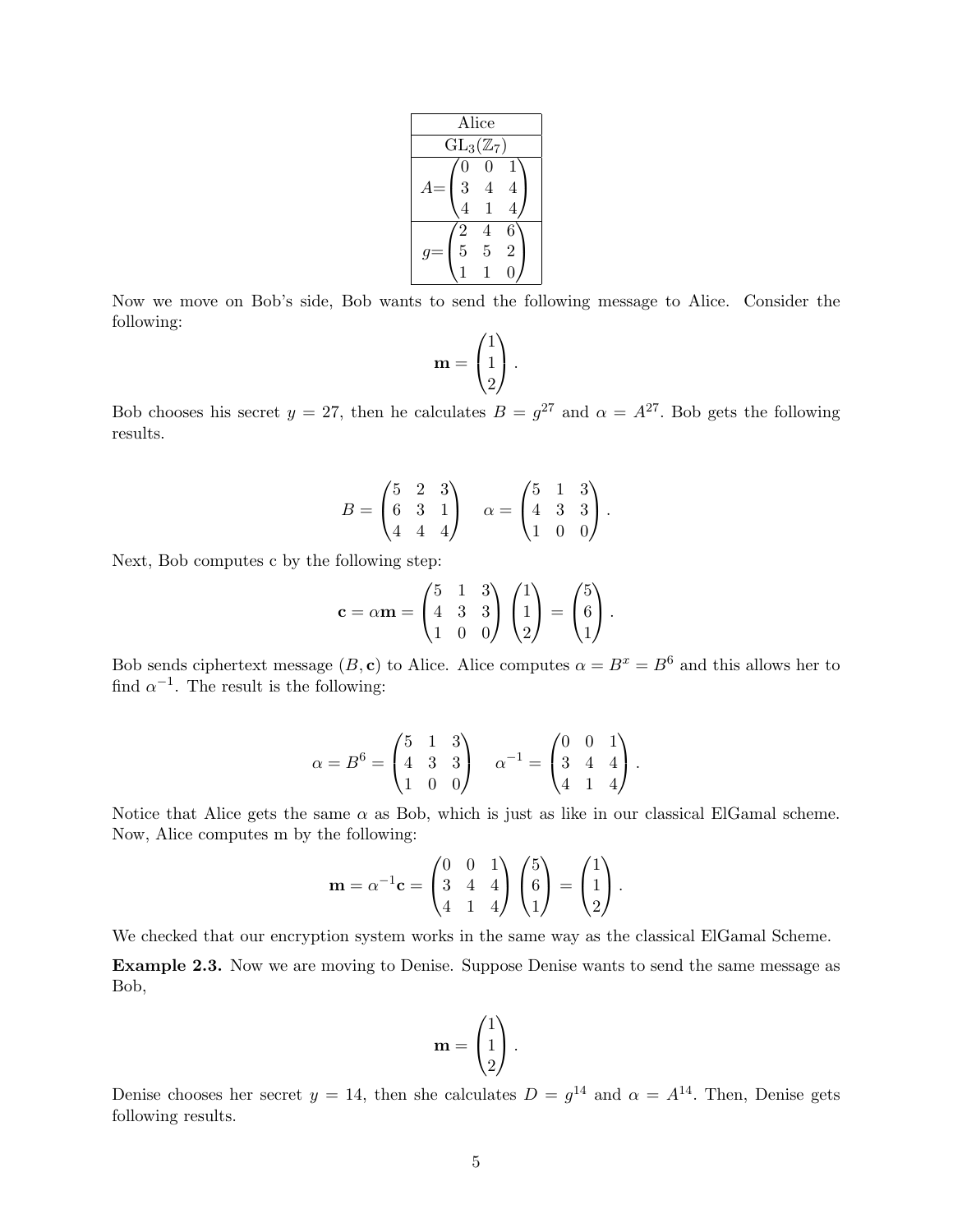$$
D = \begin{pmatrix} 2 & 2 & 5 \\ 5 & 2 & 2 \\ 5 & 6 & 3 \end{pmatrix} \alpha = \begin{pmatrix} 4 & 1 & 4 \\ 0 & 6 & 0 \\ 5 & 1 & 3 \end{pmatrix}.
$$

Next, Denise computes c by the following step.

$$
\mathbf{c} = \alpha \mathbf{m} = \begin{pmatrix} 4 & 1 & 4 \\ 0 & 6 & 0 \\ 4 & 1 & 4 \end{pmatrix} \begin{pmatrix} 1 \\ 1 \\ 2 \end{pmatrix} = \begin{pmatrix} 6 \\ 6 \\ 5 \end{pmatrix}.
$$

Denise sends ciphertext message  $(D, c)$  to Alice. First, Alice computes  $\alpha = D^x = D^6$  and this allows her to find  $\alpha^{-1}$ . The result is the following:

$$
\alpha = D^6 = \begin{pmatrix} 4 & 1 & 4 \\ 0 & 6 & 0 \\ 5 & 1 & 3 \end{pmatrix} \alpha^{-1} = \begin{pmatrix} 4 & 1 & 4 \\ 0 & 6 & 0 \\ 5 & 1 & 3 \end{pmatrix}.
$$

Notice that Alice gets the same  $\alpha$  as Denise. This also shows that Alice will still get different ciphertext messages from different individuals sending the same message m. Let's check if Alice can recover the message m. Now, Alice computes m by the following:

$$
\mathbf{m} = \alpha^{-1} \mathbf{c} = \begin{pmatrix} 4 & 1 & 4 \\ 0 & 6 & 0 \\ 5 & 1 & 3 \end{pmatrix} \begin{pmatrix} 6 \\ 6 \\ 5 \end{pmatrix} = \begin{pmatrix} 1 \\ 1 \\ 2 \end{pmatrix}.
$$

We have seen that our ElGamal in  $GL_n(\mathbb{F}_q)$  has the same advantage as the classical ElGamal encryption system. Two different individuals will send different ciphertext messages for the same message m. This will enable Alice to avoid Eve's chosen chiphertext attack.

### 2.2 Security

From the previous section we were able to see that our modified scheme works, and it has same advantage as classical ElGamal scheme to resist chosen cipher text attack. Now, we want to check some security aspect of ElGamal in  $GL_n(\mathbb{F}_q)$ . Does our system resist brute force? In other words, can we guarantee as sufficiently large key size? Also, one of great advantages of classical ElGamal was Discrete Log problem that is currently hard to solve.

### 2.2.1 Brute Force

To make sure our modified scheme is secure. We want to check key size. In other word, we want to find what is the maximum order element in  $GL_n(\mathbb{F}_q)$ . Here is the well defined answer for how many potential keys in ElGamal in  $GL_n(\mathbb{F}_q)$ . Consider the following theorem.

**Proposition 2.4.** The maximum possible order of an element in  $GL_n(\mathbb{F}_q)$  is  $q^n-1$  and elements of this order always exist.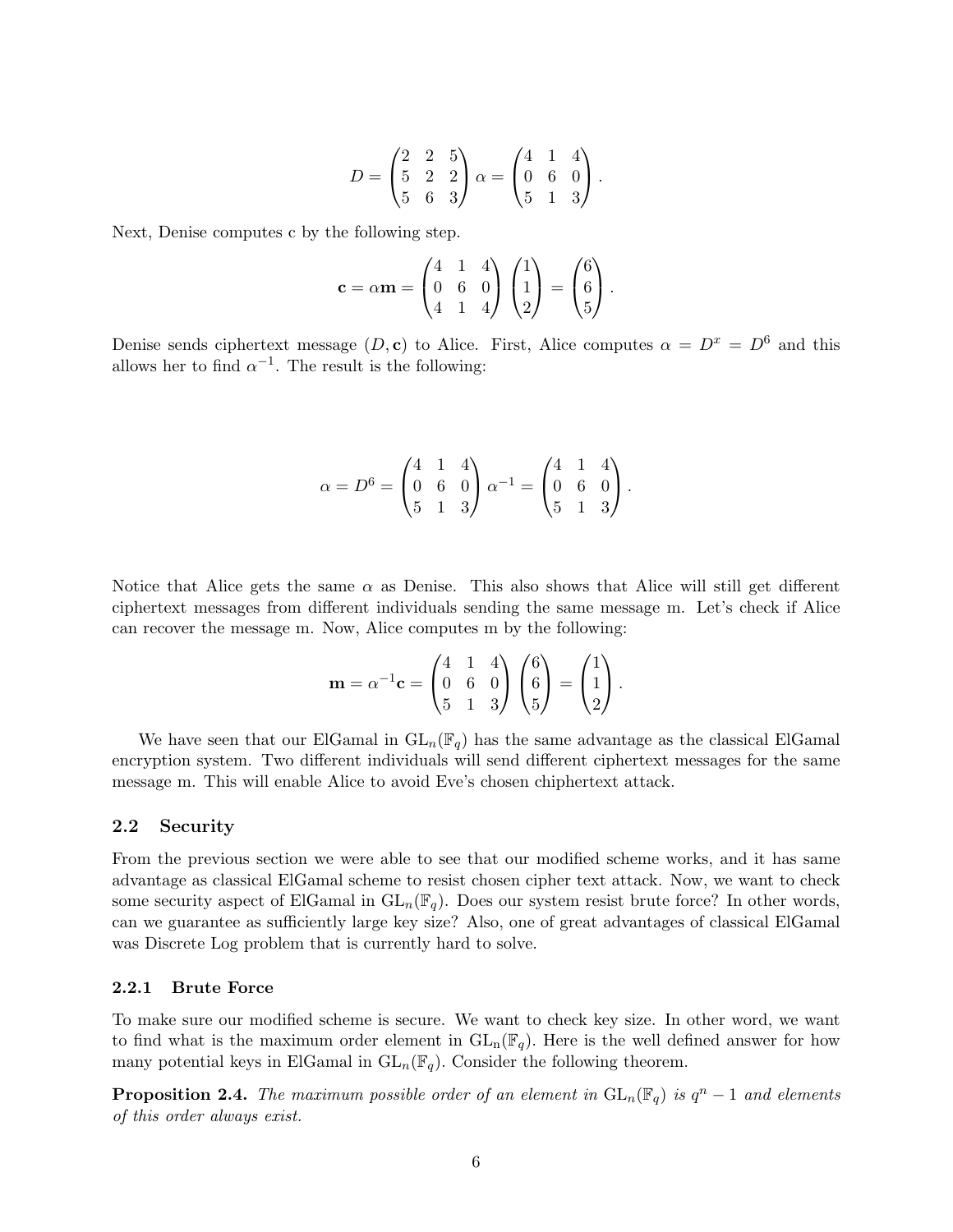

Proof. We can found in example, in M.R Darafsheh's paper [2].

 $\Box$ 

Now, we know how many keys we have available when we work with  $GL_n(\mathbb{F}_q)$ .

We want to ask this question for security of new protocol. Suppose  $q$  is fixed, and we are willing to vary n. We want to find the minimum matrix size n such that  $q<sup>n</sup> - 1$  is greater or equal to given large number for example  $2^{80}$ . We will use  $2^{80}$  as a threshold of big key size. In other words, modified scheme starts to act same as classical ElGamal. Suppose, p is fixed, what is the minimum  $n$  to make the maximum order exceed  $2^{80}$ ?

We can look at our result with the graph. This graph in page 7 explains us that when we have a bigger  $q$  we require smaller matrix size. This is also reducing required  $n$  pretty fast. For example, when  $q = 2$  our scheme requires  $81 \times 81$  matrix to have larger key size, when  $q = 8$  (Which is blue line,  $d = 3$ ) it only requires  $8 \times 8$  matrix. We will ask one more security question. This time we fixed  $q = p^d$ . If q is fixed, what is the minimum power d to exceed  $2^{80}$ . We want to find that what is the smallest matrix size that will start act same as classical ElGamal. We can calculate this by the following formula:

$$
p^d \ge 2^{80}
$$
  

$$
d \log p \ge 80 \log 2
$$
  

$$
d \ge 80 \frac{\log 2}{\log p}.
$$

Here is a chart for the required minimum power  $d$  for prime number smaller than 100.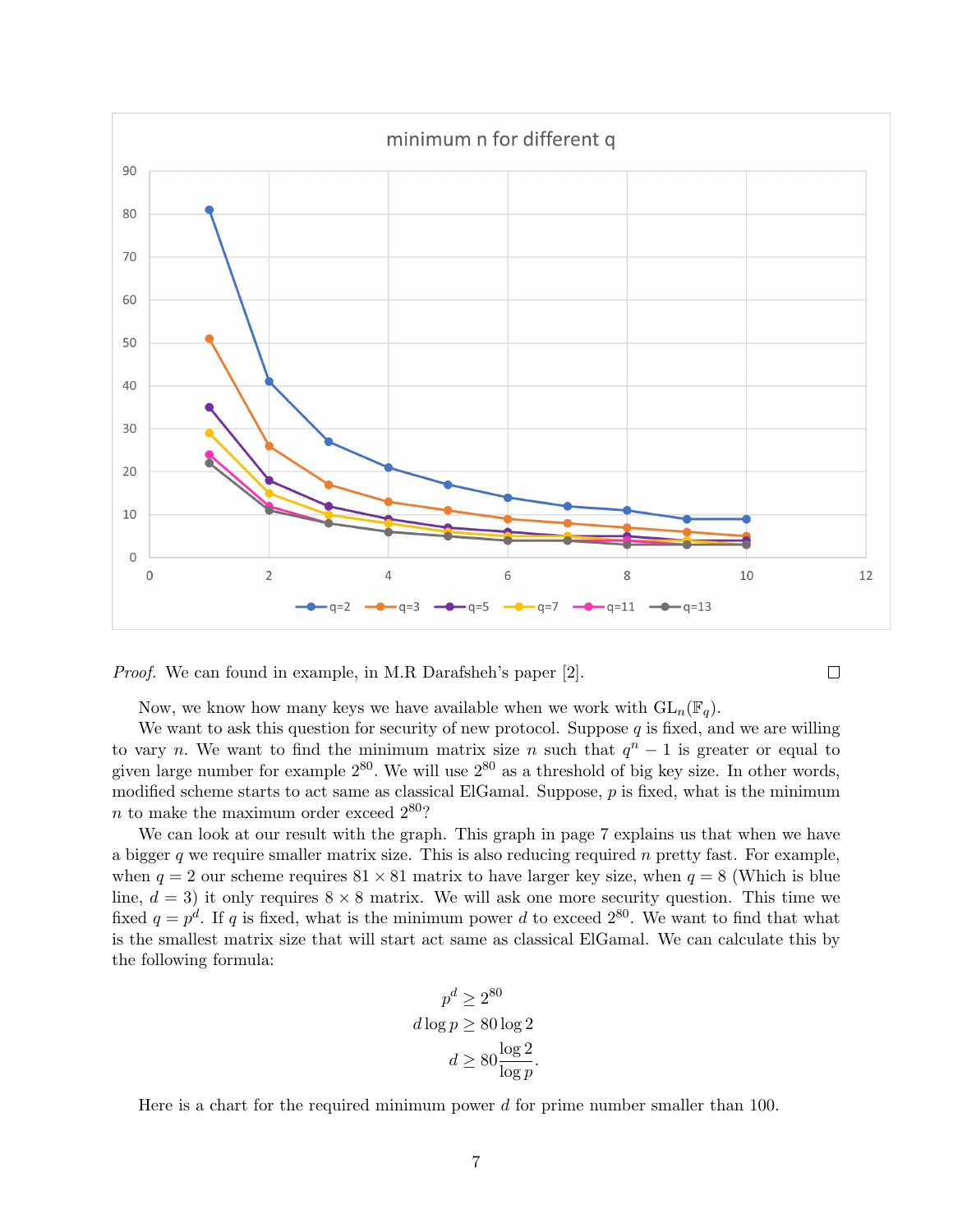| $\boldsymbol{p}$ | minimum d       |
|------------------|-----------------|
|                  | 81              |
| $\frac{2}{3}$    | $5\overline{1}$ |
|                  | $\overline{35}$ |
| $\overline{7}$   | 29              |
| $\overline{11}$  | $\overline{23}$ |
| $\overline{13}$  | $\overline{22}$ |
| $\overline{17}$  | $\overline{20}$ |
| $\overline{19}$  | $\overline{19}$ |
| 23               | $\overline{18}$ |
| $\overline{29}$  | $\overline{17}$ |
| $\overline{31}$  | $\overline{17}$ |
| $\overline{37}$  | $\overline{16}$ |
| 41               | $\overline{15}$ |
| 43               | $\overline{15}$ |
| $\overline{47}$  | $\overline{15}$ |
| $\overline{53}$  | $\overline{14}$ |
| 59               | $\overline{14}$ |
| 61               | $\overline{14}$ |
| $\overline{67}$  | $\overline{14}$ |
| $\overline{71}$  | $\overline{14}$ |
| $\overline{73}$  | $\overline{13}$ |
| $\overline{79}$  | $\overline{13}$ |
| $\overline{83}$  | $\overline{13}$ |
| 89               | $\overline{1}3$ |
| $\overline{97}$  | $\overline{13}$ |

When we look our graph and chart, we can see that as  $p$  or  $q$  increases the matrix size is getting smaller. Let's look at some examples.

**Example 2.5.** Here we will look at the case when  $p = 5$ .

When  $p = 5$  then we have the following chart.

| $\boldsymbol{d}$ | $q=5^d$ | minimum n      |
|------------------|---------|----------------|
| $\mathbf{1}$     | 5       | 35             |
| $\overline{2}$   | 25      | 18             |
| 3                | 125     | 9              |
| $\overline{4}$   | 625     | 7              |
| 5                | 3125    | 6              |
| 6                | 15625   | 5              |
| 7                | 78125   | $\overline{5}$ |
| 8                | 390625  | 4              |
| 9                | 1953125 | 4              |
| 10               | 9765625 | 4              |

Here is how to interpret these charts. Suppose we want to use  $GL_n(\mathbb{F}_{5^d})$  and make sure our key size will be big enough. We can decide to use bigger field such as 3125 then our required matrix size is getting smaller, if we decide to smaller field then our suggested matrix size is getting bigger.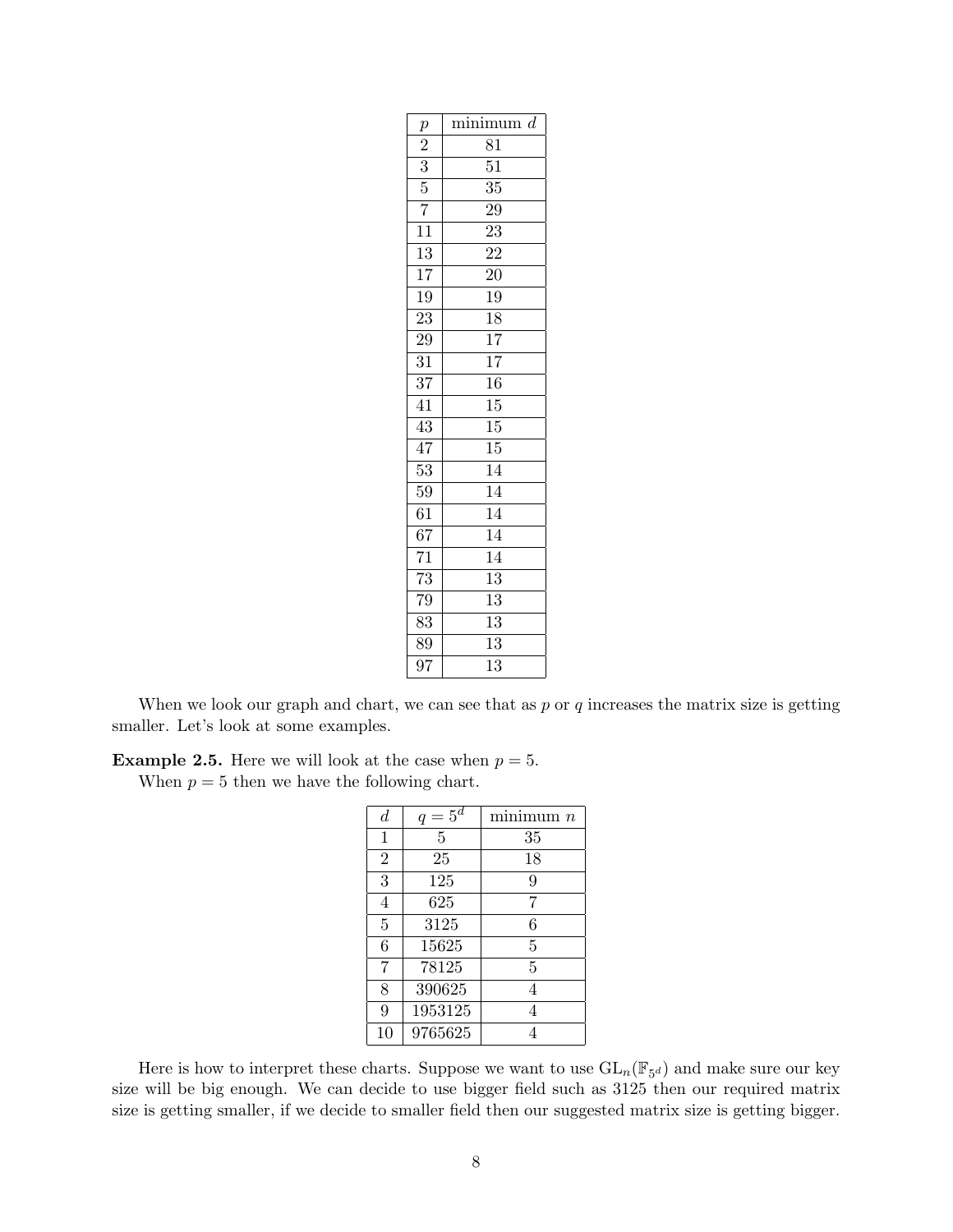Overall, these chart will help you decide if you want to work on bigger matrix or bigger field. We can efficiently reduce the field size using by larger matrix, or if we willing we can reduce the order of our field by using larger matrix.

You can find other rest chart with different  $q$  values from the Appendix A.

We can check our modified scheme will be flexible to have smaller filed size if we have larger size of matrix n. If we can find an element g that has maximum order then we will be able to resisting brute force.

### 2.2.2 Determinant

Let's consider our example 2.2. Since we are in group  $GL_3(\mathbb{Z}_7)$ , we will have pretty big size of the group, and key size is  $7^3 - 1 = 342$ . But our field size is  $q = 7$ . In other words, if Eve decide to take determinant which will be an element in  $\mathbb{Z}_7^*$ , isn't that possibly leak some of our key information? Since the size of group will be smaller.

Example 2.6. Eve knows the following information:

| Alice          |                               |                |  |  |  |  |  |  |
|----------------|-------------------------------|----------------|--|--|--|--|--|--|
|                | $\mathrm{GL}_3(\mathbb{Z}_7)$ |                |  |  |  |  |  |  |
| $\overline{0}$ | 0                             |                |  |  |  |  |  |  |
| $\overline{3}$ | 4                             | 4              |  |  |  |  |  |  |
| 4              |                               | 4              |  |  |  |  |  |  |
| $\overline{2}$ |                               | 6              |  |  |  |  |  |  |
| $\overline{5}$ | $\bf 5$                       | $\overline{2}$ |  |  |  |  |  |  |
|                |                               |                |  |  |  |  |  |  |

Then Eve can creates following formula by those information like she did in classical ElGamal. Consider the following:

$$
A = g^x \in \mathrm{GL}_n(\mathbb{F}_q) \begin{pmatrix} 0 & 0 & 1 \\ 3 & 4 & 4 \\ 4 & 1 & 4 \end{pmatrix} = \begin{pmatrix} 2 & 4 & 6 \\ 5 & 5 & 2 \\ 1 & 1 & 0 \end{pmatrix}^x
$$

In our example, our g has order of 24. It was not an element g that has maximum order. When Eve creates first relationship, she needs to check 24 different keys. However, what will be happen if Eve decide to take a determinant?

$$
\det(A) = \det(g)^x
$$
  

$$
1 = 4^x.
$$

Eve knows that 4 is non-primitive element in  $\mathbb{Z}_7$ , and has order 3. So, Eve can find the x is multiple of 3. For our Example 2.1 and current example  $g$  has order of 24. So, Alice could choose her secret number x such that  $1 \leq x \leq 24$  which you would never do. This allows Eve limiting her choice by  $3x \leq 24$ , the possible x will be 3, 6, 9, 12, 15, 18, 21, 24. The chart below shows what if Eve calculates all the possibilities that she figured it out (Eve could stop at  $x=6$ ).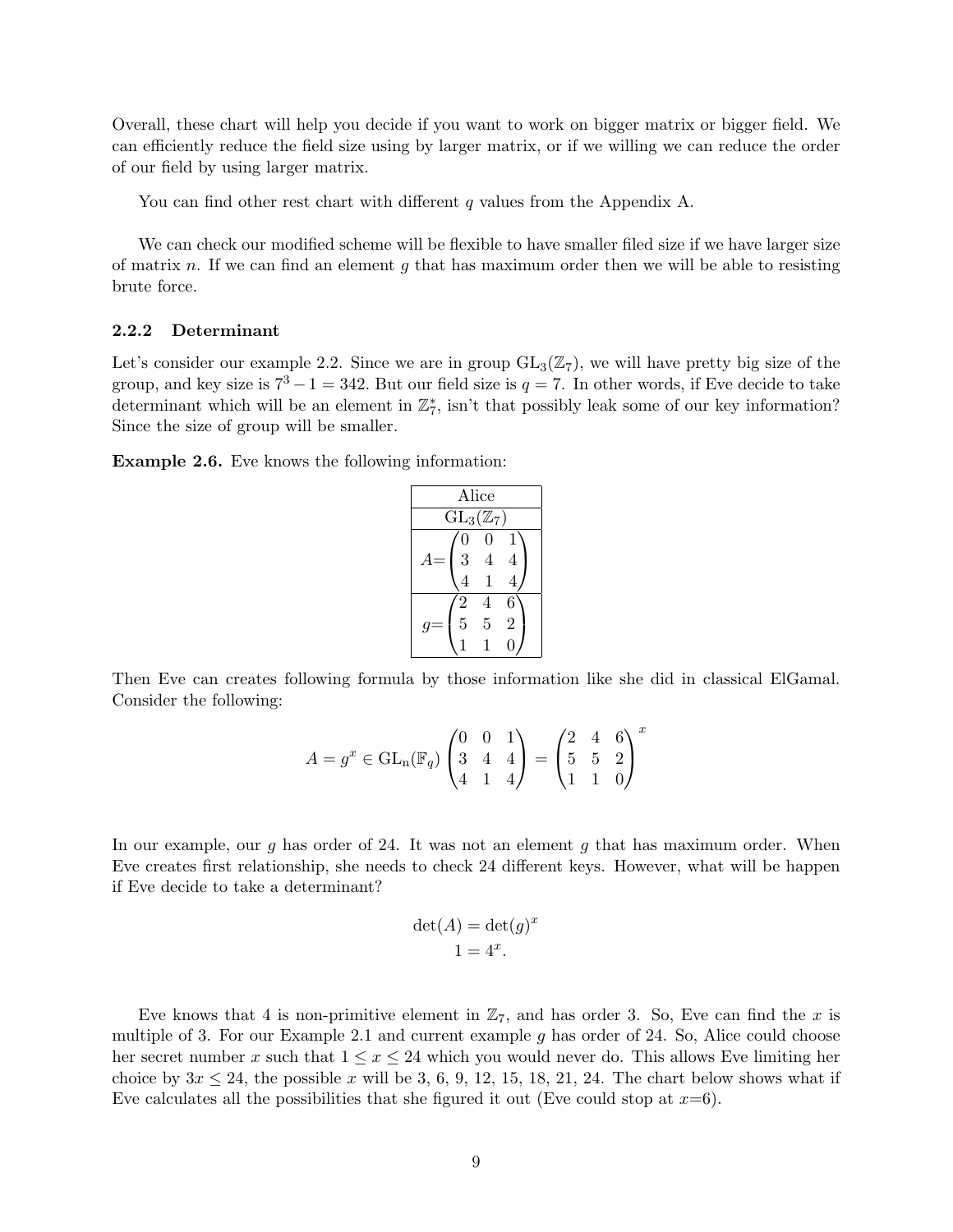| Table 1          |                                      |                         |                                               |  |  |  |  |  |  |
|------------------|--------------------------------------|-------------------------|-----------------------------------------------|--|--|--|--|--|--|
| $\boldsymbol{x}$ |                                      | $g^{\vec{x}}$           |                                               |  |  |  |  |  |  |
|                  | $\overline{5}$                       | $\overline{\mathbf{c}}$ | 3                                             |  |  |  |  |  |  |
| 3                | 6                                    | 3                       | $\mathbf{1}$                                  |  |  |  |  |  |  |
|                  | $\overline{4}$                       | $\overline{4}$          | $\overline{4}$                                |  |  |  |  |  |  |
|                  | $\overline{2}$                       | $\overline{4}$          | $\overline{6}$                                |  |  |  |  |  |  |
| 6                | $\overline{5}$                       | $\overline{5}$          | $\overline{2}$                                |  |  |  |  |  |  |
|                  | $\mathbf{1}$                         | $\mathbf{1}$            | $\overline{0}$                                |  |  |  |  |  |  |
|                  | $\overline{4}$                       | $\overline{4}$          | $\overline{4}$                                |  |  |  |  |  |  |
| 9                | $\overline{6}$                       | 6                       | $\mathbf{1}$                                  |  |  |  |  |  |  |
|                  | $\overline{0}$                       | $\sqrt{6}$              | $\mathbf{1}$                                  |  |  |  |  |  |  |
|                  | $\overline{0}$                       | $\overline{6}$          | $\overline{1}$                                |  |  |  |  |  |  |
| 15               | $\frac{1}{1}$                        | $\overline{4}$          | $\begin{matrix} 6 \\ 0 \end{matrix}$          |  |  |  |  |  |  |
|                  |                                      | $\overline{4}$          |                                               |  |  |  |  |  |  |
|                  | $\overline{5}$                       | $\overline{1}$          | $\overline{3}$                                |  |  |  |  |  |  |
| 18               | $\overline{4}$                       | 3                       | $\begin{smallmatrix} 3 \ 0 \end{smallmatrix}$ |  |  |  |  |  |  |
|                  | $\overline{1}$                       | $\overline{0}$          |                                               |  |  |  |  |  |  |
|                  | $\mathbf 1$                          | $\overline{4}$          | $\overline{0}$                                |  |  |  |  |  |  |
| 21               | $\frac{1}{5}$                        | $\mathbf{1}$            | 6                                             |  |  |  |  |  |  |
|                  |                                      | $\overline{c}$          | $\overline{3}$                                |  |  |  |  |  |  |
|                  | $\overline{1}$                       | $\overline{0}$          | $\overline{0}$                                |  |  |  |  |  |  |
| 24               | $\begin{matrix} 0 \\ 0 \end{matrix}$ | $\mathbf{1}$            | $\overline{0}$                                |  |  |  |  |  |  |
|                  |                                      | $\overline{0}$          | $\mathbf{1}$                                  |  |  |  |  |  |  |

Also, we can quickly check that Bob was choosing wrong number,  $y = 27$  is actually  $y = 3$ .

Our g has order 24 and determinant of 4, we have three different cases by selecting different  $x$ . Then can we be possibly predict how many cases we will loose if Alice is choosing wrong g? Before we move on the theorem to figure out how many cases Alice will lose by choosing a wrong  $g$ . We want to consider following Theorem.

**Theorem 2.7.** Let G be a group with an element  $a \in G$  that has finite order, let  $n = \text{ord}(a)$  Then,  $a^k = e$  iff  $n|k$ .

*Proof.* Suppose forst that  $n|k|$  then we can rewrite  $k = n \cdot m$  for some integer m. Then,

$$
a^k = a^{mn} = (a^n)^m = e^m = e.
$$

Suppose conversely let  $a^k = e$ , we will long divide  $k/n$  to get  $k = nq + r$  where  $0 \ge r \ge n - 1$ . Let's compute the following:

$$
a^r = a^{k-nq} = a^k a^{-nq} = e(a^n)^{-q} = e.
$$

As  $n = \text{ord}(a)$  and  $0 \ge r \ge n - 1$ , we have  $r = 0$ . Hence,  $k = nq$ . So,  $n|k$ .

We will use this theorem to prove the following theorem.

**Proposition 2.8.** Suppose  $g \in GL_n(\mathbb{F}_q)$ , then  $\frac{|g|}{|\det(g)|}$  is always an integer.

*Proof.* Suppose  $g \in GL_n(\mathbb{F}_q)$  where  $\mathbb{F}_q$  is a finite field and n is a positive integer. Let  $\alpha$  be a function that refers  $\alpha$ : take a determinant of  $g, \alpha : GL_n(\mathbb{F}_q) \to \mathbb{F}_q^*$ . Consider the following:

$$
\det(g_1g_2) = \det(g_1)\det(g_2)
$$

 $\Box$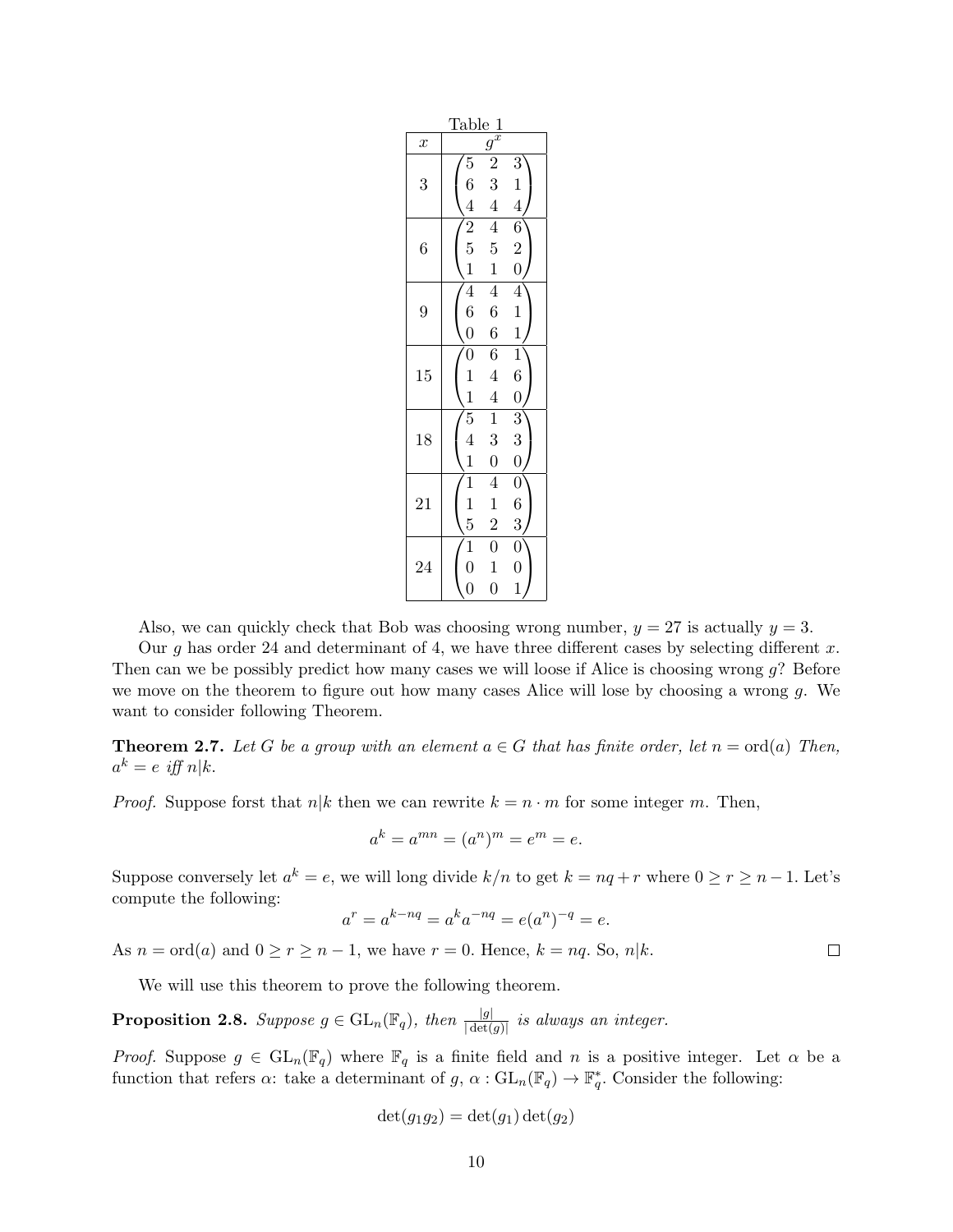for all  $g_1, g_2 \in GL_n(\mathbb{F}_q)$ . This works since there is no matrix  $\det(g) = 0$  by definition of  $GL_n(F_q)$ . Thus,  $\alpha$  is a homomorphism. We know g has a finite order since  $\mathbb{F}_q$  is a finite field. We can re-write  $g^k = I_n$  where k is an integer. Then we have the following.

$$
\det(g^k) = (\det(g))^k
$$

$$
\det(\mathbb{I}_n) = (\det(g))^k
$$

$$
1 = (\det(g))^k.
$$

Thus,  $\alpha(g^k)$  has a finite order. By little Lagrange Theorem,  $\frac{|g|}{|\det(g)|}$  is always an integer.  $\Box$ 

For the summary, if we have  $\det(q)$  is not primitive and |g| is not maximum then Eve will have less case to brute force. Here is one question we can think of, is any element  $q$  that has maximum order and determinant of  $g$  is primitive?

### 2.3 Maximum Order Example

Suppose we are in  $g =$  $\sqrt{ }$  $\mathcal{L}$ 0 1 2 1 1 0 2 2 1  $\setminus$  $\in GL_3(\mathbb{Z}_3)$  has maximum order. From the previous equation

| the maximum order of $g \in GL_3(\mathbb{Z}_3)$ is $3^3 - 1 = 26$ . |  |  |  |  |
|---------------------------------------------------------------------|--|--|--|--|

| $\boldsymbol{x}$ | $g^x$                                                                                                        | $\boldsymbol{x}$ | $g^x$                                                             | $\boldsymbol{x}$ | $g^x$                                                           | $\boldsymbol{x}$ | $g^x$                                        | $\boldsymbol{x}$ | $g^x$                         |
|------------------|--------------------------------------------------------------------------------------------------------------|------------------|-------------------------------------------------------------------|------------------|-----------------------------------------------------------------|------------------|----------------------------------------------|------------------|-------------------------------|
| $\overline{2}$   | $^{\prime}$ 2<br>$\overline{2}$<br>$\overline{2}$<br>$\overline{2}$<br>$\overline{2}$<br>$\overline{2}$<br>0 | 3                | $\overline{2}$<br>റ                                               | 4                | $\mathcal{L}$<br>$\overline{2}$<br>0<br>0<br>$\Omega$<br>O<br>∠ | 5                | റ<br>$\overline{2}$<br>ച<br>റ<br>റ<br>0<br>∠ | ◠<br>6           | $\overline{2}$<br>∠<br>റ<br>∠ |
| $\overline{7}$   | $\overline{2}$<br>0<br>$\overline{2}$<br>$\overline{2}$                                                      | 8                | 2<br>$\overline{2}$<br>U<br>$\overline{2}$<br>$\overline{2}$<br>റ | 9                | ′  າ<br>0<br>$\overline{2}$<br>റ<br>0<br>∠<br>റ<br>∠            | 10               | ำ<br>ച<br>0<br>0<br>$\overline{2}$<br>ച<br>0 | 11               | ົດ<br>റ<br>∠<br>റ             |
|                  |                                                                                                              |                  |                                                                   |                  | $\cdots$                                                        |                  |                                              |                  |                               |
| 22               | $\overline{2}$<br>0                                                                                          | 23               | $\mathcal{D}$<br>$\overline{2}$<br>0<br>U                         | 24               | $\overline{2}$<br>റ<br>0<br>$\overline{2}$<br>$\overline{2}$    | 25               | ച<br>റ<br>O                                  | 26               |                               |

There is an algorithmic way to find an element g that has both maximum order and primitive determinant, which we did not investigate in our thesis. Still, here is simple suggestion, we are changing group again to  $SL_n(\mathbb{F}_q)$ . This will make Eve facing  $1 = 1^x \in \mathbb{Z}_p^*$  which every x solves this relationship. Here is the definition for  $SL_n(\mathbb{F}_q)$ .

**Definition 2.9.** Let  $SL_n(\mathbb{F}_q)$  denote set of all  $n \times n$  matrices A with  $det(A) = 1$ . NOTE: Also,  $SL_n(\mathbb{F}_q)$  is known as the special linear group.

Then, consider the following proposition.

**Proposition 2.10.** Let  $\mathbb{F}_q$  be a finite field then  $SL_n(\mathbb{F}_q)$  is a normal subgroup of  $GL_n(\mathbb{F}_q)$ .

*Proof.* To prove  $SL_n(\mathbb{F}_q)$  is a normal subgroup of  $GL_n(\mathbb{F}_q)$  we will prove the following: (1) det :  $GL_n(F_q) \to \mathbb{F}_q^*$  (2)  $SL_n(\mathbb{F}_q)$  is kernel of determinant. We already proved (1) from prop 2.7. It is obvious that  $SL_n(\mathbb{F}_q)$  is kernel of determinant.

 $\Box$ 

Therefore,  $SL_n(\mathbb{F}_q)$  is normal subgroup of  $GL_n(\mathbb{F}_q)$ .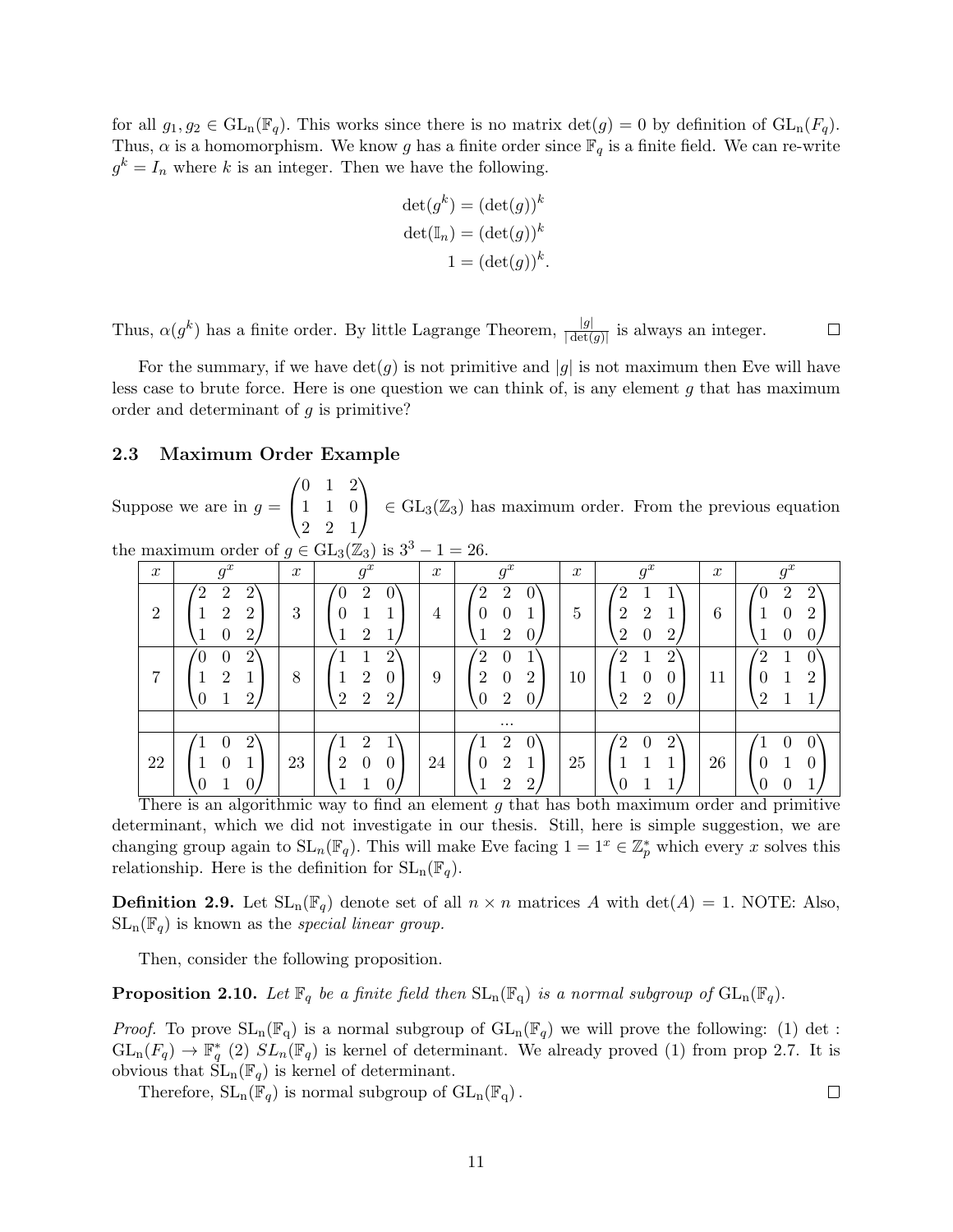We now want to change our group into  $SL_n(\mathbb{F}_q)$ , this will allow Eve faces the following situation:

$$
\det(A) = \det(g)^x
$$
  

$$
1 = 1^x.
$$

Where every  $1 \leq x \leq |g|$  will be the possible key, and strengthen our scheme with harder discrete log problem.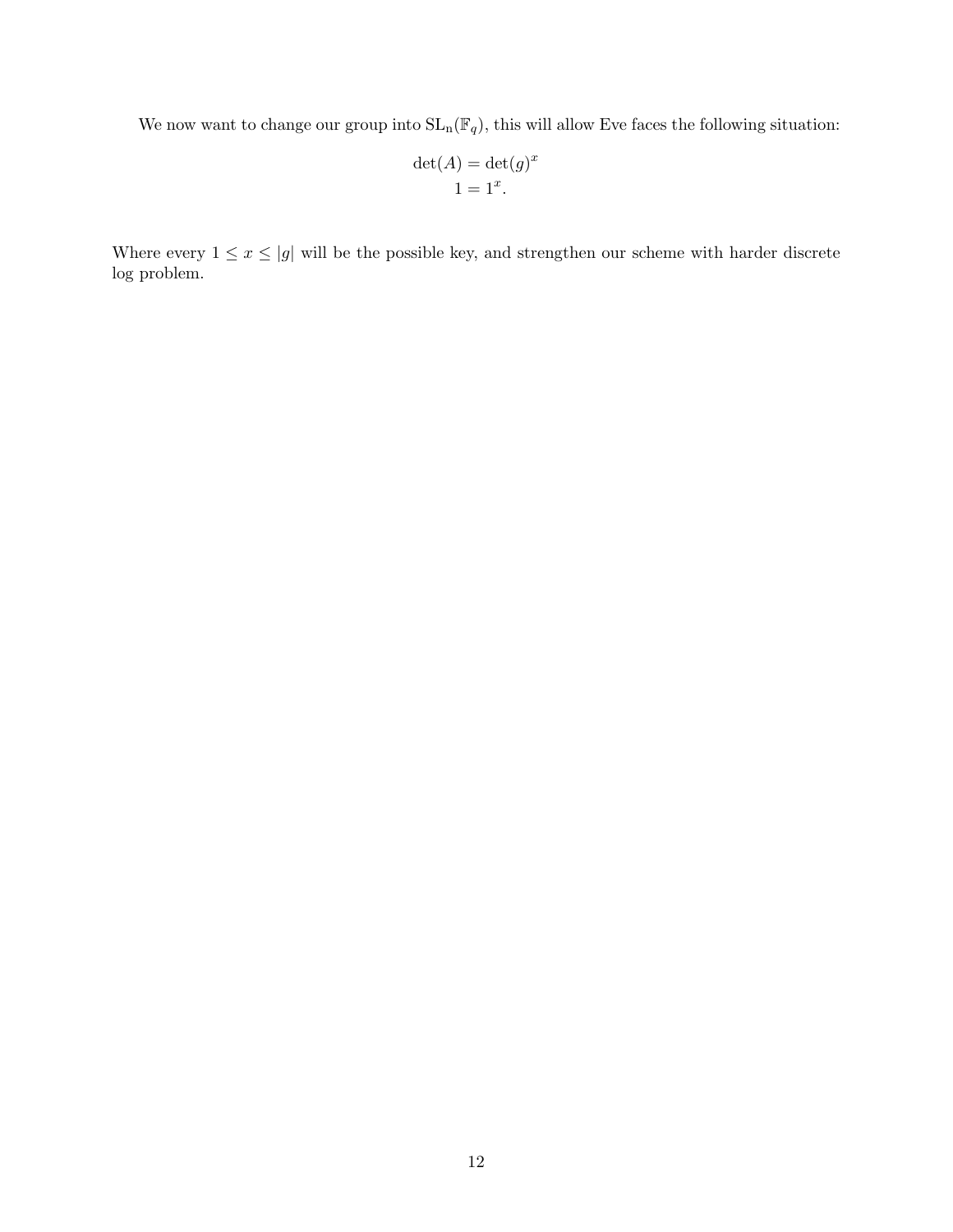### 3 ElGamal in  $SL_n(\mathbb{F}_q)$

With our new modified system, we do not need to check validity of new modified system since  $SL_n(\mathbb{F}_q)$  is a subgroup of  $GL_n(\mathbb{F}_q)$ . The reason is that it will work exactly as the modified scheme  $GL_n(\mathbb{F}_q).$ 

### 3.1 Security

We checked our new modified scheme will work exactly same as first modified scheme. That tells us we will have quite a strong security based on the same advantage as before. Our new modified scheme will resist the chosen ciphertext attack well since our new modified scheme will have same advantage as classical ElGamal and modified ElGamal. Also, we figured it out problem which Eve can help disappears since

$$
\det(A) = \det(g)^x
$$
  

$$
1 = 1^x.
$$

Now our determinant will not leak any the information about  $x$ . We now want to check the key size like we did with  $GL_n(\mathbb{F}_q)$ . Here is one proposition:

**Theorem 3.1.** When  $n > 2$ , the maximum possible order of an element in  $SL_n(\mathbb{F}_q)$  is  $\frac{q^{n}-1}{q-1}$  $\frac{q^{n}-1}{q-1}$  and elements of this order always exist.

Proof. We can find the proof of this proposition from M.R Darafsheh's paper [2].  $\Box$ 

Previous Theorem showed that the maximum possible order of g is  $\frac{q^{n}-1}{q-1}$  $\frac{q^{n}-1}{q-1}$ . Our key size is reduced a bit, but only by factor of  $q-1$ .

### 3.2 Maximum Order Example

Suppose we are in  $SL_3(\mathbb{Z}_3)$  then  $g =$  $\sqrt{ }$  $\mathcal{L}$ 1 0 1 1 0 0 1 1 1  $\setminus$ has maximum order. From the previous equation

|  | the maximum order of $g \in SL_3(\mathbb{Z}_3)$ is $(3^3 - 1)/(3 - 1) = 13$ . |  |  |  |  |  |  |  |  |  |  |  |
|--|-------------------------------------------------------------------------------|--|--|--|--|--|--|--|--|--|--|--|
|--|-------------------------------------------------------------------------------|--|--|--|--|--|--|--|--|--|--|--|

| $\boldsymbol{x}$ | $a^x$<br>.У                                                                               | $\boldsymbol{x}$ | $g^x$                                                                                           | $\boldsymbol{x}$ | $a^x$<br>.9                                                         | $\boldsymbol{x}$ | $g^x$                                                         | $\boldsymbol{x}$ | $g^x$                                           |
|------------------|-------------------------------------------------------------------------------------------|------------------|-------------------------------------------------------------------------------------------------|------------------|---------------------------------------------------------------------|------------------|---------------------------------------------------------------|------------------|-------------------------------------------------|
| T                | п                                                                                         | $\overline{2}$   | ′2<br>$\Omega$<br>0<br>റ                                                                        | 3                | $^{'}2$<br>$\overline{2}$<br>റ<br>റ<br>$\boldsymbol{2}$<br>റ        | 4                | ັດ<br>$\overline{2}$<br>$\overline{2}$<br>$\overline{2}$<br>റ | 5                | 0<br>0<br>റ<br>$\overline{2}$<br>$\overline{2}$ |
| 6                | $^{\prime}2$<br>$\overline{2}$<br>$\overline{2}$<br>$\overline{2}$<br>0<br>$\overline{2}$ | 7                | $\overline{2}$<br>U<br>2<br>$\overline{2}$<br>$\overline{2}$<br>$\overline{2}$<br>0<br>$\theta$ | 8                | $\overline{2}$<br>$\theta$<br>$\overline{2}$<br>$\overline{0}$<br>U | 9                | $\Omega$<br>U<br>$\boldsymbol{0}$<br>റ<br>റ                   | 10               | റ<br>റ                                          |
| 11<br>$-1$       | $^{\prime}2$<br>$\theta$<br>റ<br>$- - -$<br>$\sim$                                        | 12               | 0<br>$\overline{2}$<br>0<br>$\overline{2}$<br>$\mathbf{I}$<br>$\sim$<br>$\sim$<br>$\sim$        | 13<br>$\sim$     | $\overline{0}$<br>0<br>O<br>0<br>$\sim$                             |                  | $\overline{\phantom{a}}$<br>$\sim$ $\sim$<br>$\sim$           |                  |                                                 |

This example illustrates the situation when our second modified scheme is most secure; our element g has the maximum order (and the determinant does not leak any information).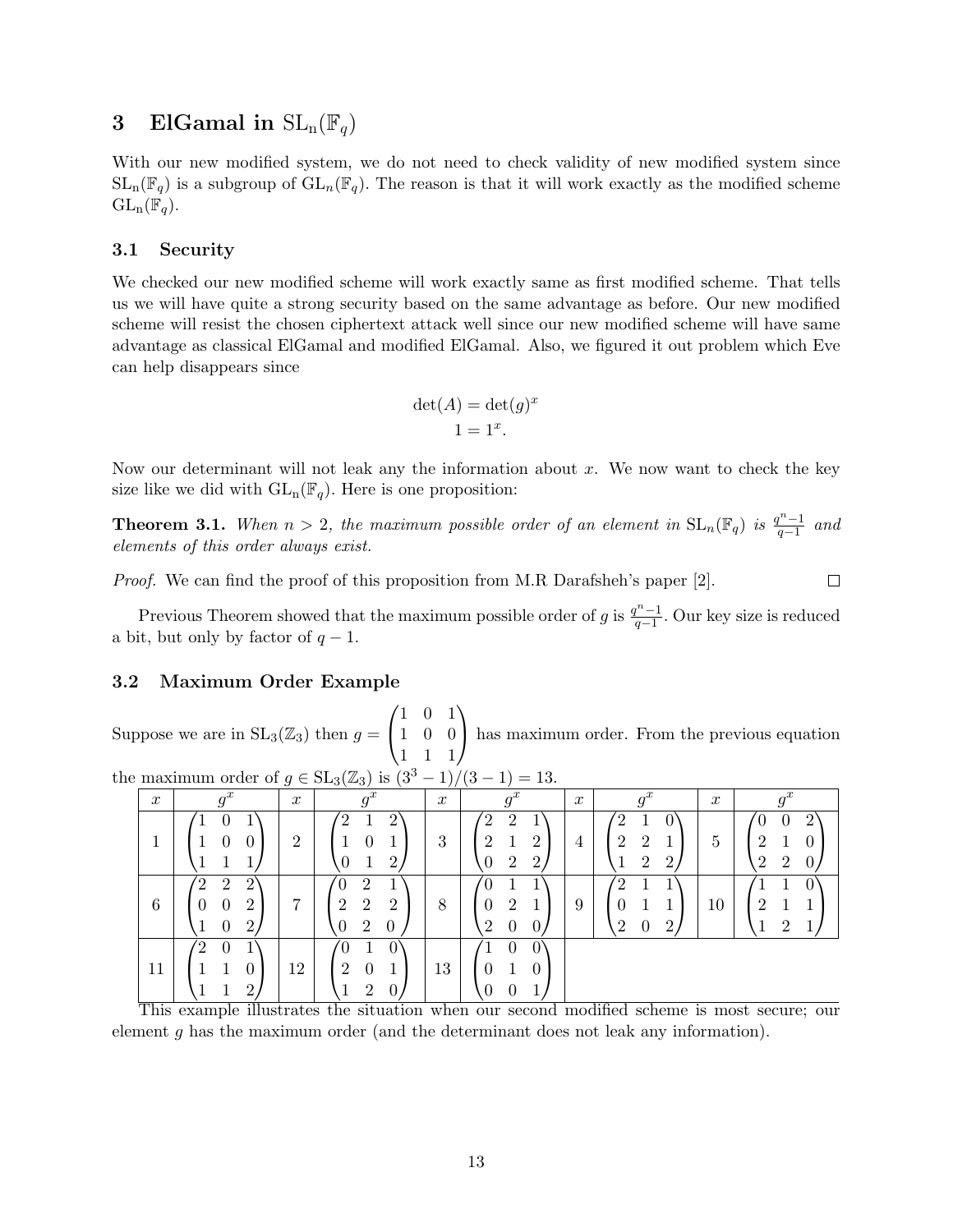## A Appendix A

The calculations of the minimum matrix size so that, for a give  $g$ , the maximum order of an element g in  $SL_n(\mathbb{F}_q)$  is at least  $2^{80}$  (See chapter 2 for the analogous calculation for  $GL_n(\mathbb{F}_q)$ ). Suppose  $q = p^d$  where d is positive integer and n is minimum matrix size such that  $q^n - 1 \geq 2^{80}$ .

When  $p = 2$  then we have the following chart.

| $\boldsymbol{d}$ | $q=2^d$        | minimum n |
|------------------|----------------|-----------|
| $\mathbf{1}$     | $\overline{2}$ | 81        |
| $\overline{2}$   | 4              | 41        |
| 3                | 8              | 27        |
| $\overline{4}$   | 16             | 21        |
| $\overline{5}$   | 32             | 17        |
| 6                | 64             | 14        |
| $\overline{7}$   | 128            | 12        |
| 8                | 256            | 11        |
| 9                | 512            | 9         |
| 10               | 1024           | 9         |

When  $p = 3$  then we have the following chart.

| $\boldsymbol{d}$ | $q=3^d$ | minimum n |
|------------------|---------|-----------|
| $\mathbf{1}$     | 3       | 51        |
| $\overline{2}$   | 9       | 26        |
| 3                | 27      | 17        |
| $\overline{4}$   | 81      | 13        |
| $\bf 5$          | 243     | 9         |
| 6                | 729     | 8         |
| 7                | 2187    | 7         |
| 8                | 6561    | 6         |
| 9                | 19638   | 6         |
| 10               | 59049   | 5         |

When  $p = 7$  then we have the following chart.

| d              | $q=7^d$   | minimum n |
|----------------|-----------|-----------|
| 1              | 7         | 29        |
| $\overline{2}$ | 49        | 15        |
| 3              | 343       | 10        |
| 4              | 2401      | 8         |
| 5              | 16807     | 6         |
| 6              | 117649    | 5         |
| 7              | 8235      | 5         |
| 8              | 5764801   | 4         |
| 9              | 40353607  | 4         |
| 10             | 282475249 | 3         |

When  $p = 11$  then we have the following chart.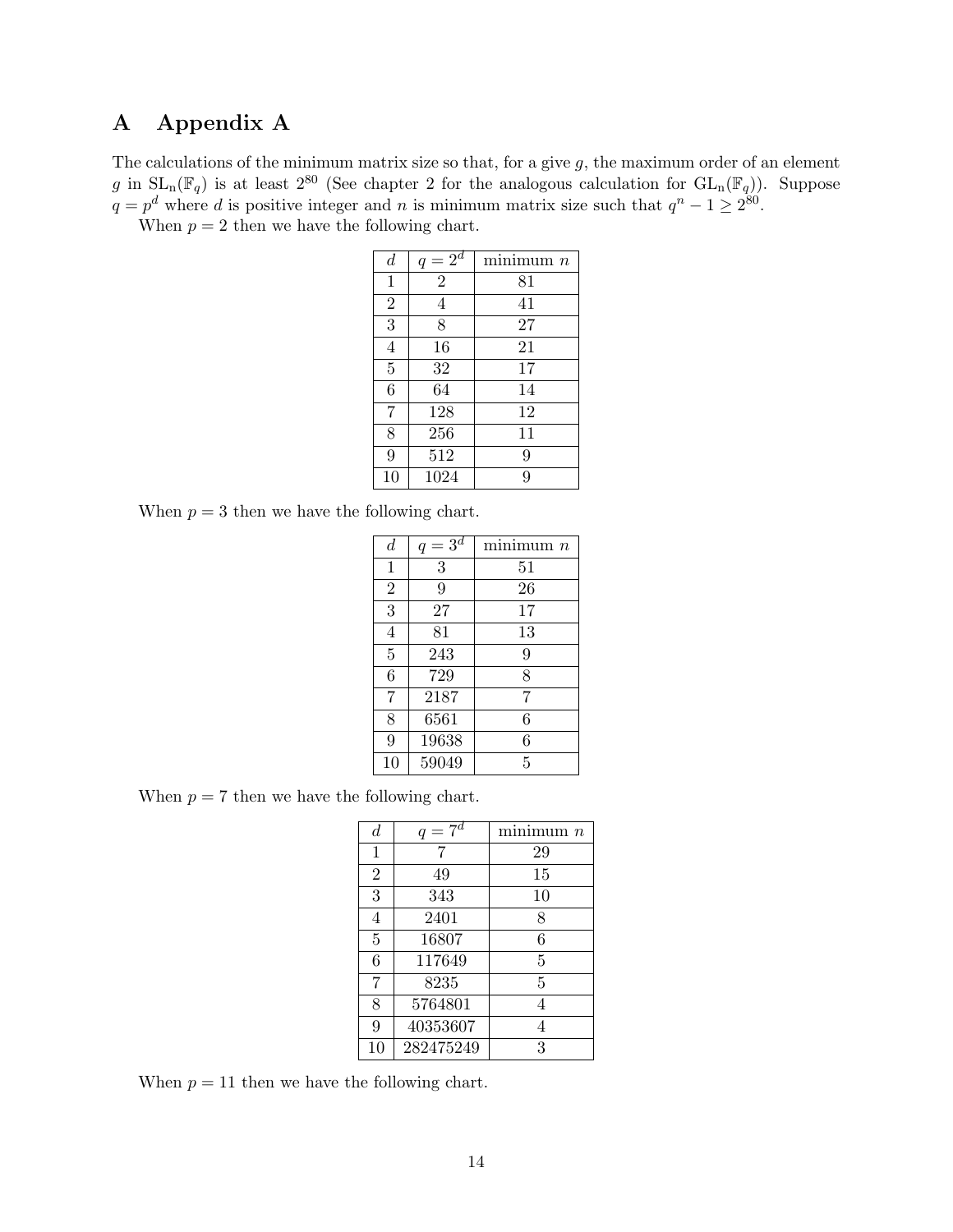| $\boldsymbol{d}$ | $q = 11^d$  | minimum $n$ |
|------------------|-------------|-------------|
| 1                | 11          | 24          |
| $\overline{2}$   | 121         | 12          |
| 3                | 1331        | 8           |
| 4                | 14641       | 6           |
| 5                | 161051      | 5           |
| 6                | 1771561     | 4           |
| 7                | 19487171    |             |
| 8                | 21438881    |             |
| 9                | 2357947691  | 3           |
| 10               | 25937424601 | 3           |

When  $p = 13$  then we have the following chart.

| $\boldsymbol{d}$ | $q = 13^d$   | minimum n |
|------------------|--------------|-----------|
| 1                | 13           | 22        |
| $\overline{2}$   | 169          | 11        |
| 3                | 2197         | 8         |
| 4                | 28561        | 6         |
| 5                | 371293       | 5         |
| 6                | 4826809      | 4         |
| 7                | 62748517     | 4         |
| 8                | 815730721    | 3         |
| 9                | 10604499373  | 3         |
| 10               | 137858491849 | 3         |